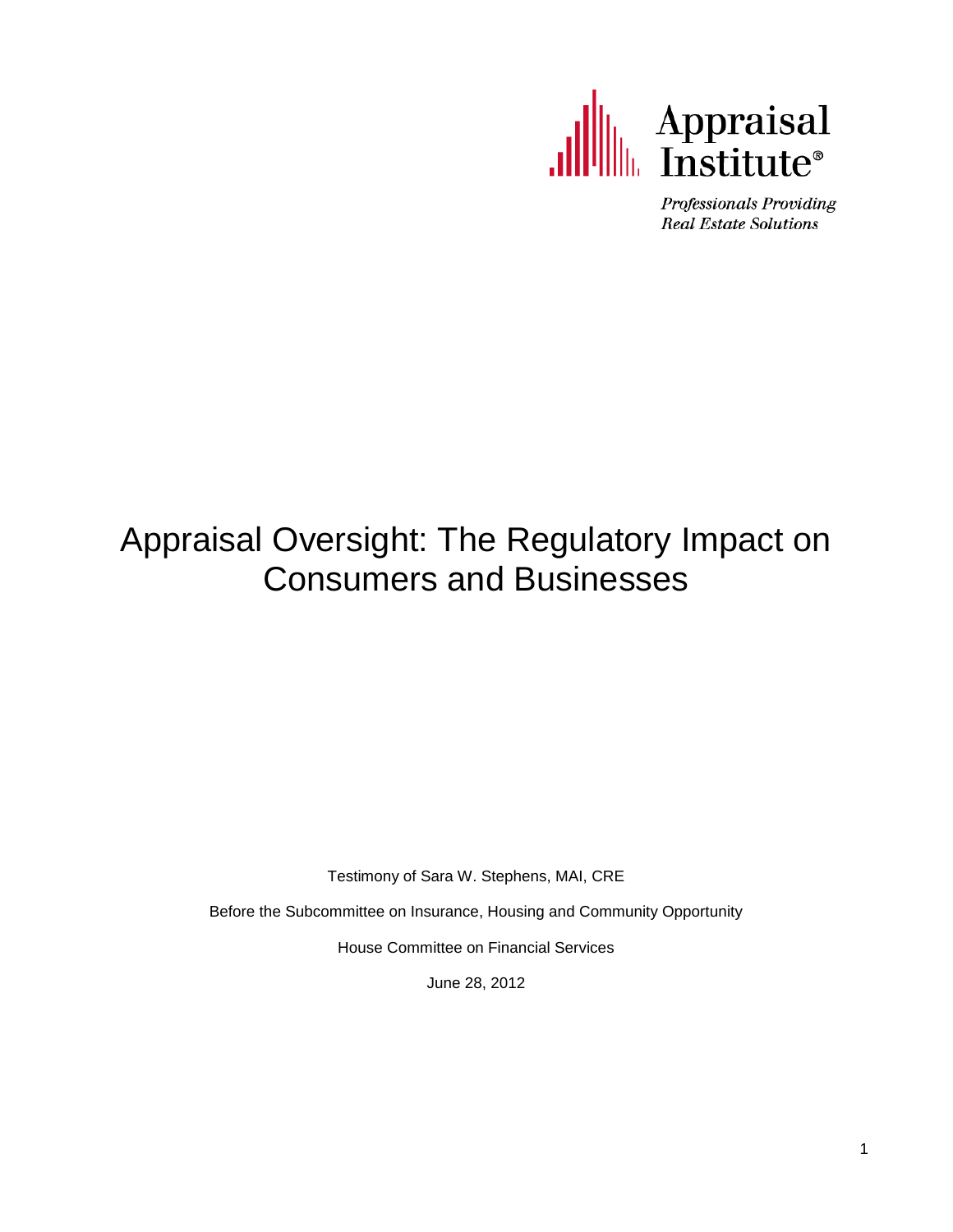#### June 28, 2012

Madam Chairman Biggert, Ranking Member Gutierrez, and members of the Subcommittee on Housing and Community Opportunity, thank you for the opportunity to share our concerns regarding "Appraisal Oversight: The Regulatory Impact on Consumer and Businesses" on behalf of the more than 23,000 members of the Appraisal Institute, the largest professional association of real estate appraisers in the United States.

Today, residential appraisers face ever-mounting challenges that place the future of residential appraisal at risk. The appraisal regulatory structure has become almost entirely a "rules-based," as opposed to a "principlesbased," system. As such, it has become a burden to appraisers and, in our view, has failed to improve overall appraisal quality or appraiser oversight and enforcement.

While appraising arguably is the most heavily regulated activity within the mortgage and real estate sectors, we warn Congress that a new and excessive regulatory regime is on the cusp of being enacted by appraiser regulatory agencies *without* Congressional review or authorization. This is a dangerous and unjustified move that risks hamstringing and jeopardizing the real estate appraisal profession altogether.

At a very basic level, the appraiser regulatory structure lacks fundamental accountability measures. In its report to Congress, the Government Accountability Office identified significant violations of internal control standards by entities that claimed such standards were designed to promote effectiveness and efficiency, and to promote accountability. We commend the GAO for these findings, yet, there are even more concerns that require further investigation and action by Congress.

Additionally, residential appraisers report that increased regulatory and investor requirements, coupled with client demands for cheaper and faster appraisals, have forced many highly qualified appraisers out of the mortgage appraisal business, or out of the profession altogether. Failures by bank regulators and financial institutions to enforce and adhere to basic appraiser independence requirements have turned the appraisal procurement system upside-down, revealing core, underlying weaknesses that place a drag on appraisal quality.

We believe that there is a better way forward  $-$  but it requires engagement and action by Congress. To date, Congress has chosen to review the appraisal regulatory structure only once in 20 years. This cannot continue, as the regulatory structure of today is nothing like what Congress enacted more than 20 years ago. Professional real estate appraisers throughout the country are united in calling on Congress to enact structural reforms that realign appraisal regulations to focus oversight and declining enforcement resources where they are needed most; to eliminate or curtail rules that hamstring the appraisal process; and to support full consumer disclosure of fees relating to appraisal management processes.

# **Part 1. The Appraisal Regulatory Structure**

### *Appraisers Are Overwhelmed by Rules and Regulation*

Real estate appraisers apparently have the most complicated and convoluted regulatory structure of any profession in the United States. While certification and licensure are common for many industries, in 1989, Congress enacted a federal overlay that created a federal agency called the Appraisal Subcommittee (ASC), and then authorized a private organization, The Appraisal Foundation (TAF), to promulgate federally-funded standards and qualifications. For the past 20 years, every state has established an appraiser regulatory agency to conduct licensing and oversight activities. State appraiser licensing requirements must satisfy those imposed by the Appraiser Qualifications Board of TAF, and states also must enforce appraisers utilizing the Uniform Standards of Professional Appraisal Practice (USPAP), which is codified in every state and published by the Appraisal Standards Board of TAF. To complete nearly all residential mortgage appraisals, an appraiser must be certified or licensed in a state, and must adhere to USPAP. Failure to do so can lead to disciplinary action by state appraisal boards and/or criminal prosecution by law enforcement agencies. Often, a complaint or accusation alone submitted to a state appraisal board is sufficient for a client to remove an appraiser from their approved appraiser list.

On top of these requirements, the Government Sponsored Enterprises (GSEs), Federal Housing Administration (FHA) and other federal agencies maintain supplemental requirements that are imposed on lenders selling or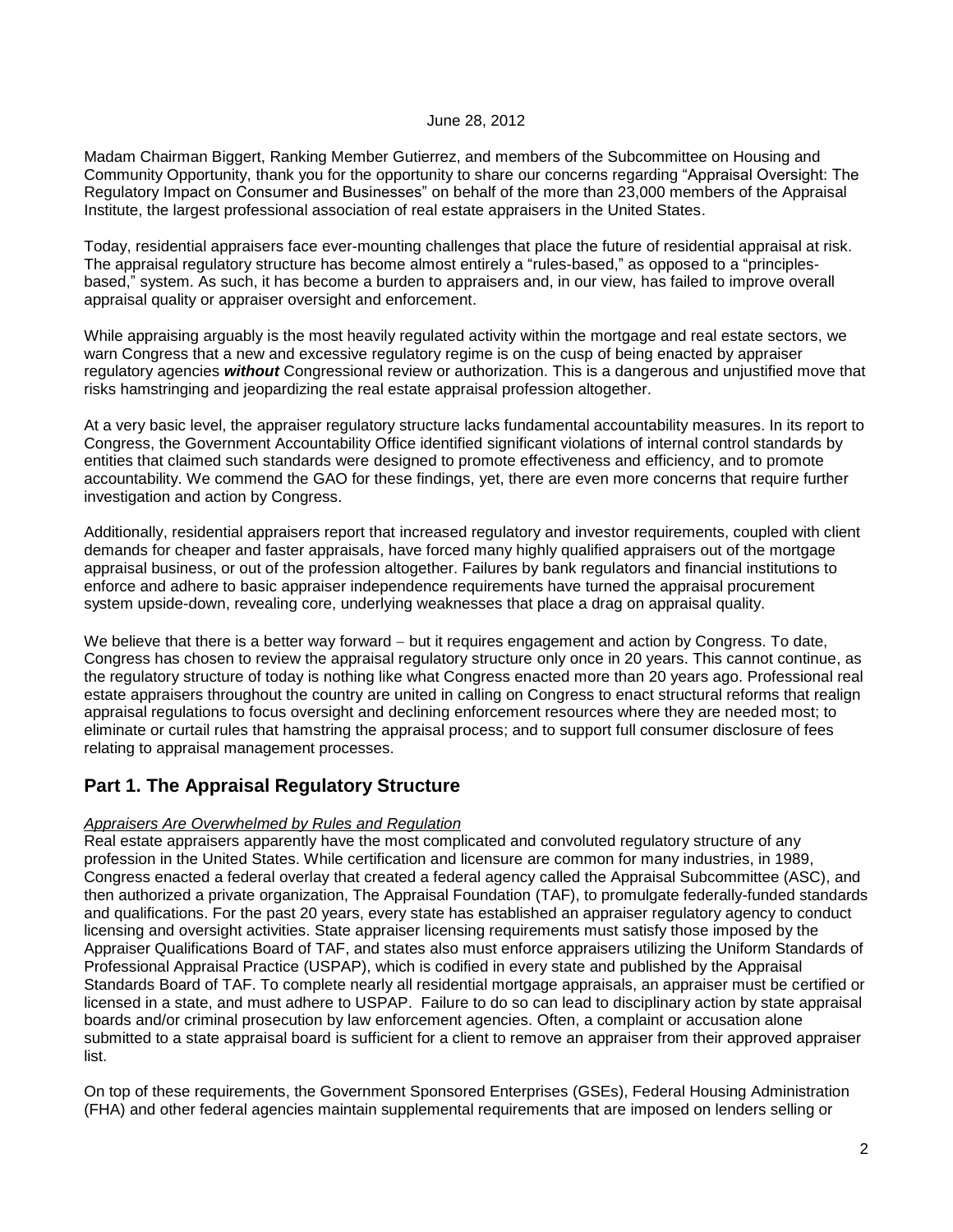delivering loans to those agencies. For instance, Fannie Mae and Freddie Mac each have Seller/Service Guidelines that contain specific requirements for lenders relating to appraisals. As one example, the Seller/Servicer Guidelines require that comparable sales be no more than 12 months old. These requirements are often supplemented further by individual investor requirements that seek to comply with guidelines issued by the GSEs or FHA, or others in the secondary market. The imposition of several investor requirements has resulted in some lenders now requiring appraisers to include eight or nine comparable sales, where only three are required by the GSE seller/servicer guidelines. These requests for more information often are not found in the original scope of work, and appraisers therefore are not paid for the time and effort involved in conducting additional research. In recent years, appraisers have referred to this phenomenon as "scope creep," and their frustration is heightened given that many of requirements to add comparable sales just to satisfy lender requirements provides little or marginal benefit to the assignment results.

Further, over the past year, Fannie Mae and Freddie Mac have embarked on the Uniform Appraisal Dataset (UAD), which attempts to mine data from appraisals and perform cursory reviews prior to funding decisions. The UAD was established, in part, because the GSE's have admitted that their previous processes relating to appraisals failed. Fannie Mae or Freddie Mac only saw an appraisal if the loan went into foreclosure. While lenders are expected to conduct a thorough review of all appraisals prior to funding loans, that same expectation did not exist for the GSEs. The only information relating to the appraisal that the GSEs obtained prior to making a loan funding decision was the property's address and its market value. In essence, Fannie Mae and Freddie Mac delegated all of the appraisal review functions to lenders who were selling loans to the GSEs, and who were making loan decisions without all of the information relating to the collateral offered. UAD attempts to address this by establishing a system of quick quality control review of appraisals prior to making funding decisions. Additionally, the system is being used to track the performance of appraisers, for example, checking to see if Quality or Condition Ratings of properties used in multiple appraisal reports are consistent.

Of course, the new UAD comes with a set of rules that appraisers must adhere to for the loan to be eligible for sale to Fannie Mae and Freddie Mac. Among other things, the UAD requires appraisers to select responses to predetermined and defined fields within the Uniform Residential Appraisal Report (URAR), a form also established and maintained by Fannie Mae and Freddie Mac that is now considered the industry standard for most residential appraisals delivered to lenders or to the secondary market. For example, the UAD established a new ratings system for property condition and quality. Properties are now rated by appraisers on a scale of 1-6 for both condition and quality. Elsewhere within the URAR, appraisers are asked to make selections from predetermined drop-down boxes, with all of this information being captured by the GSE's for review of the information within the appraisal and performance measures of the appraisers.

### *Appraisal Practices Board*

On top of all of the requirements established above, the regulatory burden for appraisers is on the cusp of being expanded exponentially because of a decision by TAF and the ASC to create something called an "Appraisal Practices Board" (APB). Congress restricted authorizations for TAF to the areas of appraisal standards and appraiser qualifications – Congress **did not** authorize TAF to codify appraisal methods and techniques.This new board's supposed purpose is to establish what TAF claims are "voluntary guidelines" for appraisers and state regulatory agencies. Some state Agencies already may have assumed that they must incorporate the APB positions into law.

The APB concept is a major departure from the consensus between the Federal government and the appraisal profession in the late 1980s. The stakeholders and Congress agreed that Federally Related Transactions needed a mandatory set of standards to increase confidence in the valuation of properties for federally related lending. Leading organizations in the profession contributed their existing standards to form a basis for a mandatory standard to be known as The Uniform Standards of Professional Appraisal Practice (USPAP). The contributed standards still form the core of USPAP. The understanding at that time, between Congress and the stakeholders, was that TAF would maintain the mandatory standards but voluntary guidance and voluntary standards relating to methods and techniques, along with educational offerings related to the body of knowledge would remain in the domain of the profession and academia. This consensus worked for almost 20 years. Unfortunately promotion of the Appraisal Practices Board by ASC and TAF dangerously casts consensus aside.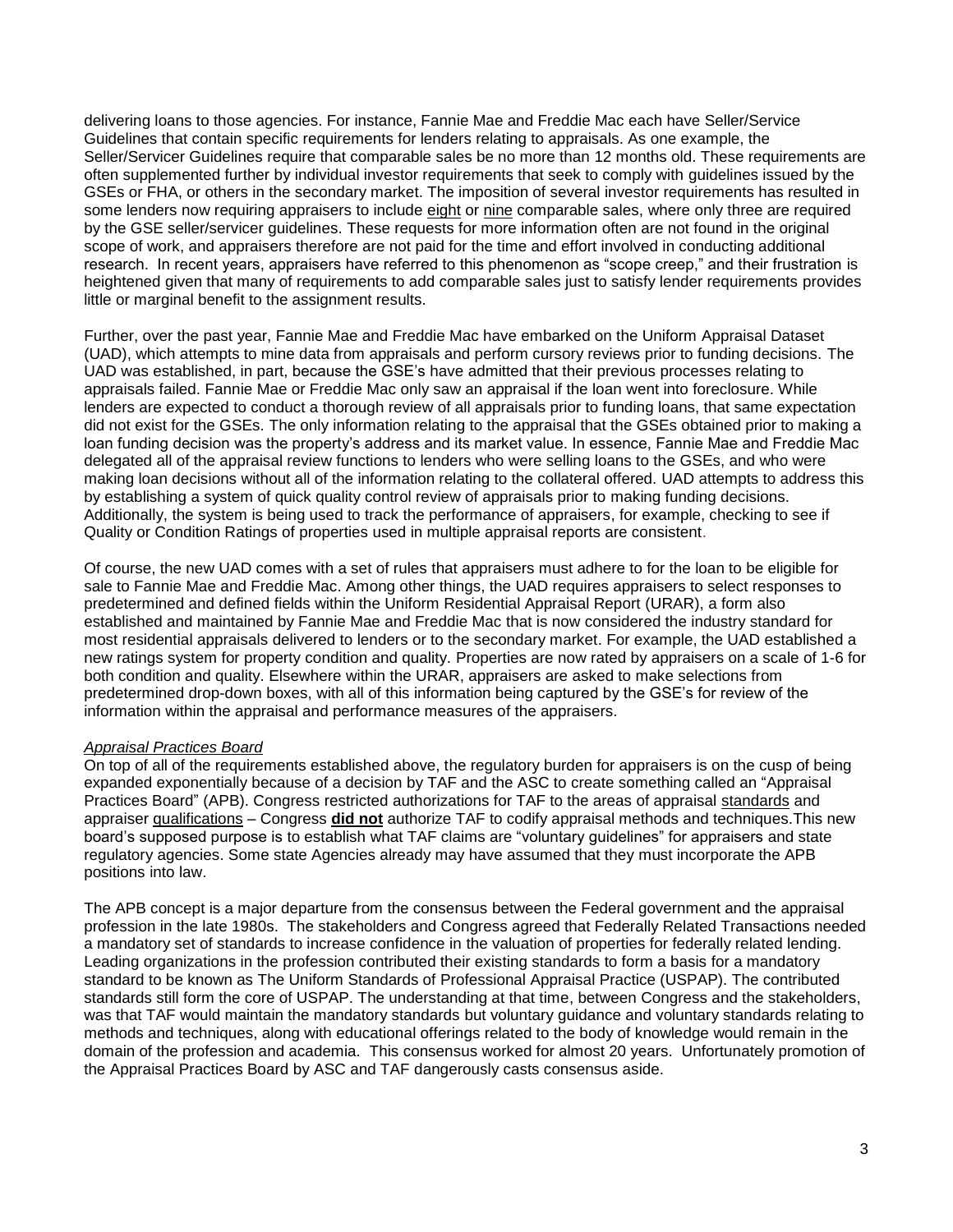In order to understand this issue fully, some explanation of the difference between appraisal standards and appraisal methods and techniques is required. Appraisal "standards" are guiding mandatory principles, and they are "standard," meaning their application does not change much, if at all, with the situation. They involve broad, general concepts. Appraisal standards (I.e., USPAP in the United States) define such things as ethics and general steps needed for credible appraisal development and reporting. Conversely, "methods and techniques" are fluid. In other words, what they are and how they are applied is highly dependent on the specific circumstances. Those circumstances may be described as "best practices;" however, by its very definition, "best practices" are voluntary and cannot be codified.

Appraisal methods and techniques require *judgment* by the appraiser. It is assumed that the appraiser has been thoroughly trained to judge appropriate situations. The choice of methods and techniques are the responsibility of the appraiser in the development of his/her scope of work. Whether to use reproduction cost or replacement cost or when and how to adjust for sales concessions are dependent on the actions of the marketplace and should not be mandated by a body such as the APB. Real estate property types and markets are both extremely diverse. As a result, hard "rules of thumb" do not work within real estate appraisal because there always is an exception to the rule. What is more important is for the analysis conducted by the trained appraiser to be *thorough* and *credibly supported*.

Ever since the U.S. real estate appraisal profession was formally established some 80 years ago, appraisal methods and techniques have been limited to the academic community and professional appraisal organizations, not government agencies or those given certain authorizations by Congress. This was an important distinction established by Congress when it enacted the current appraisal regulatory structure in 1989.

# *Professional Appraiser Concerns*

Even if the profession were to adopt a new trend of voluntary standards, TAF does not appear to have the capability to comply with cardinal rules of voluntary standard development. One need only examine the mission of longstanding Voluntary Standards Organizations such as the American National Standards Institute (ANSI), to note significant divergence.

From ANSI:

# *Q: How does ANSI conduct its business?*

*A: Overall, the Institute provides and promotes a process designed to protect the rights and interests of every participant through a set of four "cardinal principles."*

- *Openness – The ANSI process is fair and open. Any materially affected and interested party shall have the ability to participate.*
- *Balance – Participants should represent diverse interests and categories, and no single group should have dominance in standards development.*
- *Due Process – All objections shall have an attempt made towards their resolution. Interests who believe they have been treated unfairly have a right to appeal.*
- *Consensus – Agreements are reached when more than a majority, but not necessarily all, of the participants concur on a proposed solution.*

TAF and its APB are severely deficient in these areas.

In July 2011, the Appraisal Institute submitted testimony to this Committee outlining concerns regarding the decision to establish the APB, particularly the involvement of the ASC in its establishment and the virtually limitless authority of the new board. Over the past year, our concern about the negative impact of this board has only grown.

TAF, through its APB, is attempting to assert itself as the ultimate authority over all appraisal methods and techniques. This is problematic because the APB is not authorized by Congress, even though the average person would never know this because TAF consistently mentions it in the same breath as the "Authorized by Congress"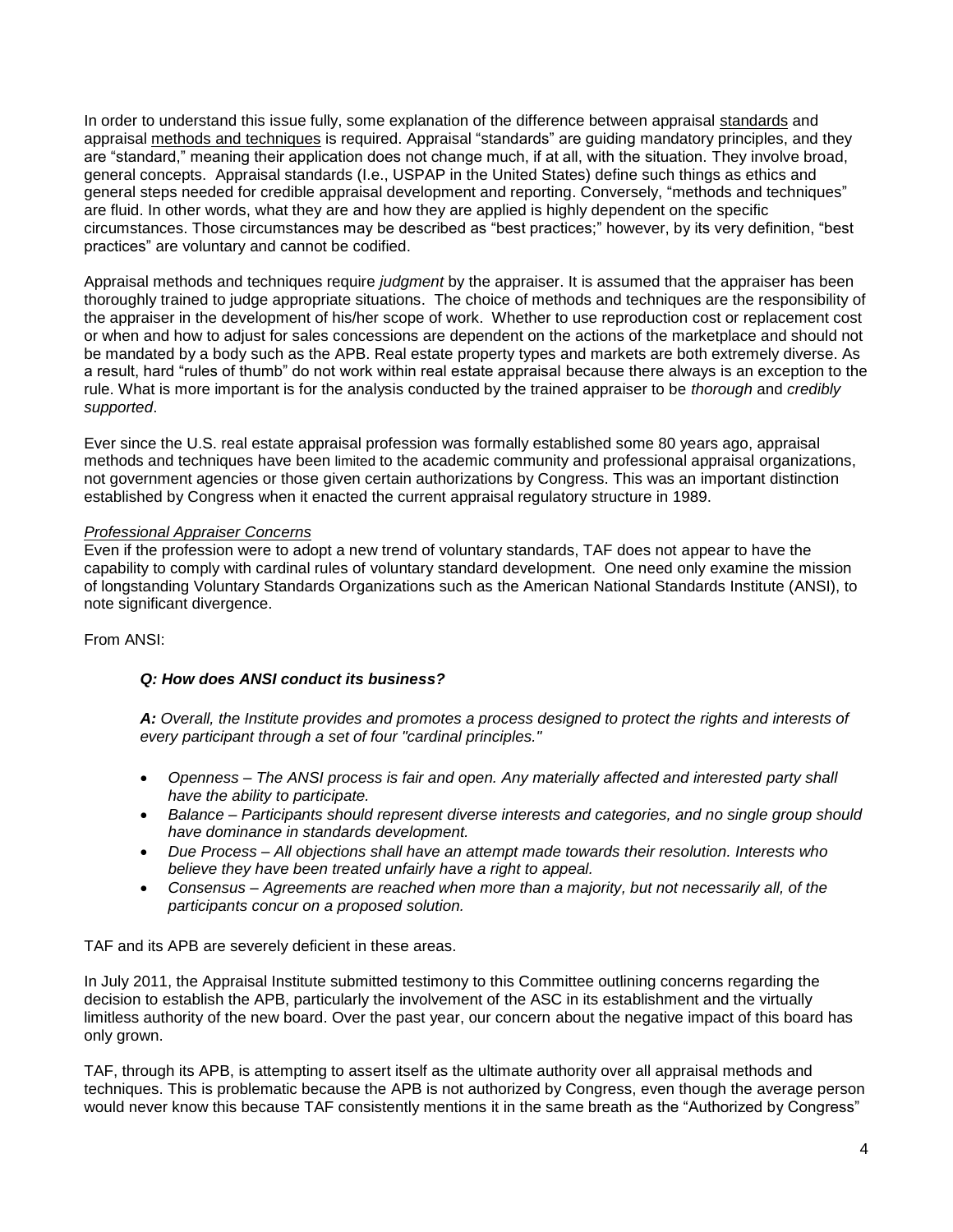AQB and the ASB. We believe that Congress should exercise oversight over this insidious attempt to confuse the public by subtly abusing existing Congressional authority.

There are several reasons for our concern over the Appraisal Practices Board, as follows:

- 1. The establishment of the Appraisal Practices Board evidently was directed by the ASC or some of its influential members. When Congress established licensing and certification requirements for appraisers, it did not intend for the valuation process to be dictated by bank regulatory agencies, who, frankly, are not sufficiently staffed to delve into appraisal standards, let alone appraisal methodology. Here, it is worth noting that certification and licensing requirements apply to all types of federally related transactions, including residential and commercial real estate, so the impacts of this new entity truly impacts, and potentially creates a host of unintended consequences for, the entire profession.
- 2. The Appraisal Practices Board was established, despite strong objection from at least one federal bank examination agency representative on the TAF Task Force on Best Practices. According to a memo from a subject matter expert from the Federal Reserve of Atlanta that was sent prior to the release of the Final Report:

*"However, it is neither my recommendation to the Board staff as an assigned "technical resource," nor the Board staff"s position that the Federal Reserve would be in favor of the creation of a separate "Best Practices" Board. The structure of ASB and AQB being solely liaisons to this Board are also problematic and something I would advise against as a "technical resource."<sup>1</sup>*

We understand that this position was agreed to by at least one other federal agency, in addition to the regional banks of the Federal Reserve. Further, it is worth noting that Federal funds were approved for reimbursement by the ASC to TAF for the purposes of this Task Force's activities.

- 3. The APB was established under a false premise that timely guidance materials on appraisal methods and techniques do not exist for appraisers. On the contrary, ample guidance and education materials are widely available to all appraisers in the United States. As just one example, the *Appraisal of Real Estate, 13th Edition* is cited in more than 700 court decisions in the United States. As another, the Appraisal Institute developed a residential seminar – "Appraisal Challenges: Declining Markets and Sales Concessions" – prior to the market crash in 2007, and delivered this seminar to thousands of appraisers throughout the country. Other cutting edge and timely seminars have been developed and made available to the entire profession on such issues as declining commercial real estate valuation and use of statistics and new technology within appraisal practice. While the Appraisal Institute has 23,000 members, our education is available to all appraisers. In fact, the vast majority of appraisers have taken education from the Appraisal Institute is recent years.
- 4. Codifying appraisal methods and techniques will curtail innovation within the industry, and stunt the development of new methods and techniques, essentially putting the profession at risk. If such requirements had been in place 50 years ago, the development and integration of discounted cash flow techniques within the income approach of appraisal would have been difficult, if not impossible to do, as only those methods that are *recognized* would be allowed by law. This decreases the ability of appraisers to integrate new technological developments and to respond to and develop solutions that address actual market conditions.
- 5. Codifying appraisal methods and techniques exponentially increases the regulatory burden on appraisers and their clients. Having to adhere to a USPAP that changes every two years is enough, let alone adhering to agency and investor requirements. However, having to follow guideline documents as long as 50 pages in length dramatically increases compliance costs on appraisers and consumers of appraisal services. Further, codification of methods and techniques places far too much emphasis over the *performance of methods and techniques* (following the letter of the law) than applying appraisal principles to given situations.
- 6. Codifying methods and techniques increases the unlevel playing field real estate appraisers have with other valuation professionals, including CPAs and others involved in business and personal property

Memo from K.C. Conway to David Wilkes regarding "Response to Draft Task Force Report to the Appraisal Foundation Board of Trustees," August 17, 2009. Available at [http://www.appraisalinstitute.org/bg-pdfs/aug17-09](http://www.appraisalinstitute.org/bg-pdfs/aug17-09-memo-aug21-best-practices.pdf) [memo-aug21-best-practices.pdf](http://www.appraisalinstitute.org/bg-pdfs/aug17-09-memo-aug21-best-practices.pdf)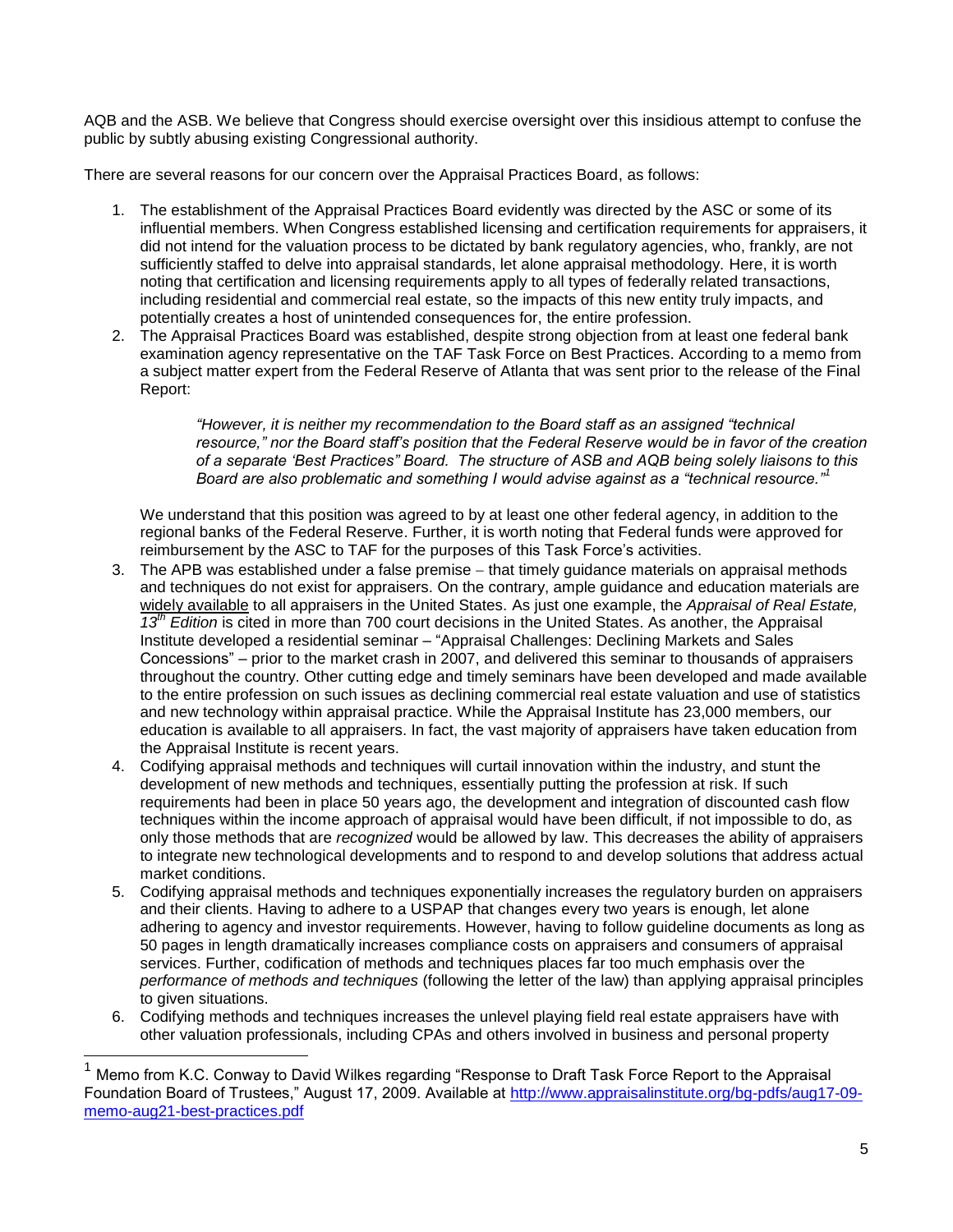valuation. The guidance documents under development by the Appraisal Practices Board are multidisciplinary, meaning they may be developed for real estate appraisal, but also, for business and personal property appraisal. Unlike real estate appraisers, CPAs, business and personal property appraisers have no certification or licensing requirements, nor any governmentally enforceable standards. As a result, adding an additional layer of rules and regulations around appraisal methods and techniques serves to place real estate appraisers at a competitive disadvantage where these sectors compete. This includes advisory services, valuation for financial reporting, and the valuation of hotels and motels and special purpose properties, such as convenience stores and car washes.

- 7. If the APB "Valuation Advisories" to date are any example, at least from a real property perspective, they generally add nothing new to the appraisal body of knowledge. For the most part, APB Valuation Advisories 2 and 3 mostly quote the previously referenced *The Appraisal of Real Estate* and USPAP.
- 8. Attempting to codify appraisal methods and techniques "flies in the face" of judicial discretion and Supreme Court rulings. By proposing to codify specific methods and techniques within USPAP, TAF is proposing to limit the types of evidence courts and regulatory bodies may consider. This is contrary to a recent Supreme Court ruling which affirmed that courts have the ability to determine whether valuation methodologies are reliable in any given instance or case. Further, this decision correctly states that appraisal is an applied science, even a craft.<sup>2</sup> Further, there is no list of what makes expert testimony credible. Expert testimony exists to educate the court, and courts have the discretion to decide for themselves what credible support for their education is<sup>3</sup>.

# *Role of the ASC in the Creation of the APB*

As we stated before this Committee last year, we have firm grounds to believe that the creation of the APB was inappropriately directed by the ASC, a move that is well beyond the statutory authority granted to the ASC by Congress.

Last year, this Committee received testimony from the ASC that it played no role in the establishment of the Appraisal Practices Board<sup>4</sup>. This statement contradicts the plain facts, which establish that the ASC was very much involved and participated in a highly orchestrated and concerted effort to create the Appraisal Practices Board. (A timeline of events may be found below.)

### 2008

 In December 2008, the ASC held a board meeting where the issue was discussed and at least two members of the board of the ASC encouraged TAF to undertake efforts to address appraisal methods and techniques (effectively driving a wedge between TAF and the Appraisal Institute). The meeting minutes acknowledge that such a move would be viewed negatively by professional appraisal organizations, so TAF successfully sought the support of the ASC in pursuit of the endeavor, stating*:* 

*V. Gibbs and S. Gardner discussed their desire to have the USPAP include more direction on appraisal methodology. D. Bunton expressed a concern that encroaching on areas like methodology and instruction could potentially be viewed as "mission creep," particularly by Appraisal Foundation sponsoring organizations. S. Gardner stressed the need to venture into these areas to improve on concerns the ASC member organizations are seeing in the appraisals* 

 2 See *CSX Transportation, Inc. v. State Board of Equalization of the State of Georgia*. *"Valuation is not a matter of mathematics, as if the district court could prevent discriminatory taxation simply by double checking the State"s assessment equations. Rather, the calculation of true market value is an applied science, even a craft. Most appraisers estimate market value by employing not one methodology but a combination. These various methods generate a range of possible market values which the appraiser uses to derive what he considers to be an accurate estimate of market value, based on careful scrutiny of all the data available." Available at <http://www.appraisalinstitute.org/bg-pdfs/CSX.pdf>*

<sup>3</sup> See *Daubert v. Merrell Dow Pharmaceuticals*, a rule of evidence regarding the admissibility of expert witness testimony.

<sup>&</sup>lt;sup>4</sup> At the July, 2011 hearing, Chairman Biggert asked what role, if any, the Appraisal Subcommittee played in the establishment of the Appraisal Practices Board. Mr. Park stated: *"The Appraisal Subcommittee played no role in the creation of the practices board."*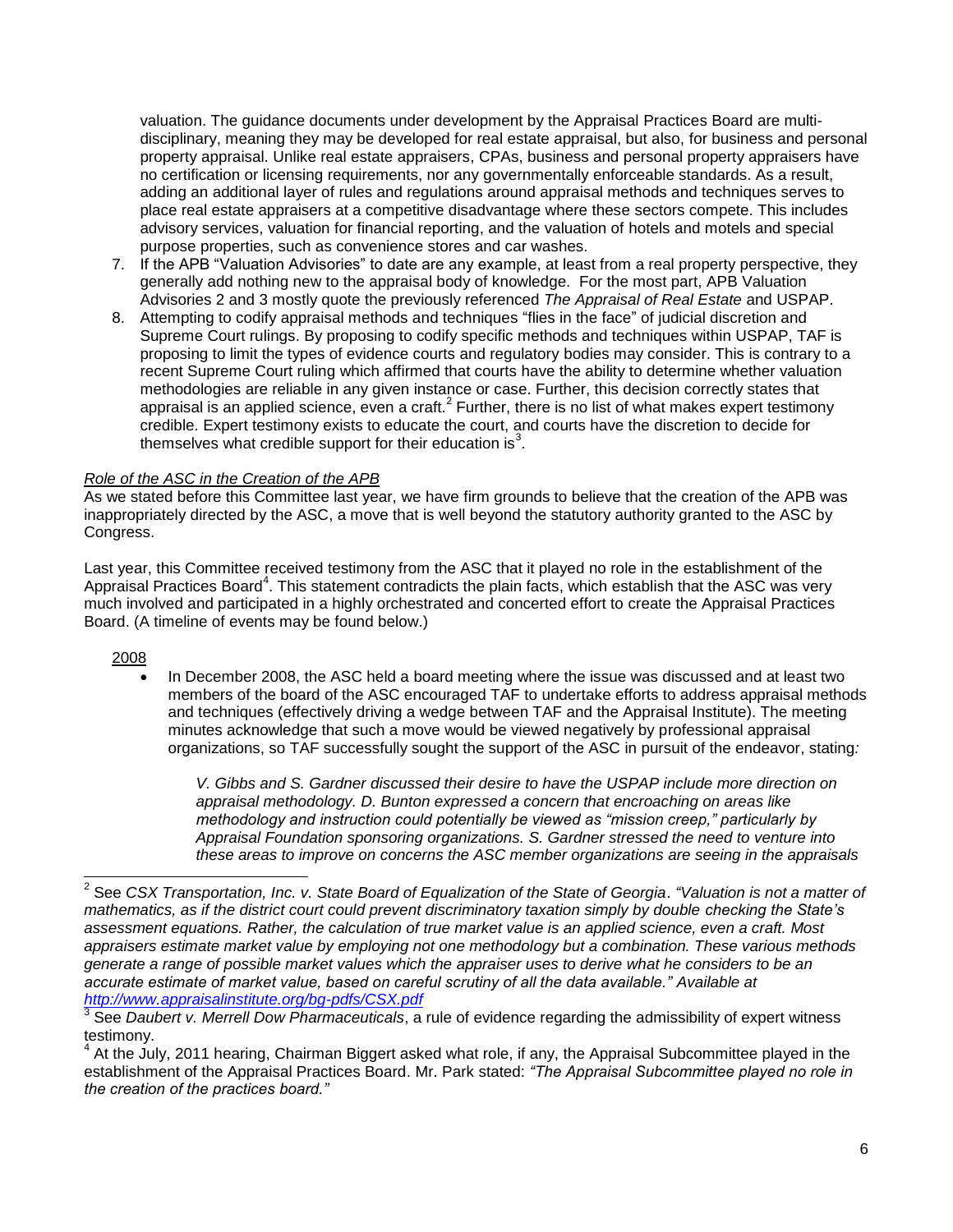*provided to their member banks and institutions. S. Guilfoil requested assurance that the ASC would support ASB efforts in this regard. S. Gardner provided the assurance and indicated the ASC would issue a letter, if necessary, with its specific request for this change in USPAP<sup>5</sup> .*

# 2009

- On January 21, 2009, TAF sent an email explaining that the ASC "expressed a strong concern" to TAF that timely guidance to appraisers does not exist. This email also advised that members of the ASC would help comprise a task force to explore the issue $6$ .
- On January 27, 2009, the TAF President sent an email explaining the make-up of the task force, stating, "Since the genesis of this issue came from the ASC, they will be appointing two representatives.<sup>7</sup>"
- On February 9, 2009, TAF sent a letter warning the Appraisal Institute that inquiries regarding the ASC concerns were a "private matter" involving TAF and the  $\mathsf{ASC}^8$ .
- In April 2009, TAF advanced an amendment before this Committee for TAF to codify "best practices" and to be the authority for appraisal methods and techniques. The ASC participated in meetings with TAF as it sought the support of AI for the amendment. Ultimately, this amendment was not offered during the Dodd-Frank deliberations and was not considered by the Committee<sup>9</sup>.
- In late April or early May 2009, two ASC board members were removed from the task force and replaced by two individuals, one from the Federal Reserve Bank of Atlanta and the other from a regional field office of the Office of Thrift Supervision, reportedly, because of legal and conflict of interest concerns.
- In the summer of 2009, the Federal Reserve Bank of Atlanta official participated in a phone conversation with the executive director of the ASC and the ASC board member from the Federal Reserve to discuss the task force and appraisal methods and techniques. The parties discussed funding options for development of "best practices" and TAF involvement in the development and delivery of education, including coordination for how TAF would issue Requests for Proposals.
- On August 17, 2009, the new task force representative from the Federal Reserve Bank of Atlanta expressed concerns in writing over the recommendations of the task force.
- In September 2009, the task force released its recommendations, which called for a panel to be established by TAF to develop recognized methods and techniques. In September 2009, the ASC approved a funding reimbursement request for activities related to the task force that led to the Appraisal Practices Board. In addition, the TAF chairman of the board presented to the ASC a grant funding request to fund methods and techniques activities for \$275,000 in 2010. According to the Public Meeting Minutes, *"D. Bunton said that the grant request should be finalized by the Foundation Board of Trustees in November and available for approval by the ASC meeting in December. He said that the Foundation is estimating the grant request will be in the area of \$2.3 million. This is an increase of approximately \$335,000 over the 2009 grant. Approximately \$275,000 of this increase will*  be for the Recognized Methods and Techniques Panel (RMAT) on real property valuation."<sup>10</sup>
- In October 2009, TAF Board of Trustees approved the establishment of a third board the Appraisal Practices Board – ignoring the task force's recommendation to establish a Recognized Methods and Techniques panel<sup>11</sup>. According to the Task Force's report, "At this time, and for purposes of

l

<sup>8</sup> Letter from Appraisal Foundation to Appraisal Institute, February 9, 2009. Available at <http://www.appraisalinstitute.org/bg-pdfs/privatematter.pdf>

From the Task Force Report to the Board of Trustees, September 11, 2009, available at [http://www.appraisalinstitute.org/newsadvocacy/downloads/TaskForceMemo\\_BOT\\_091109.pdf](http://www.appraisalinstitute.org/newsadvocacy/downloads/TaskForceMemo_BOT_091109.pdf)

<sup>5</sup> From the ASC Meeting Minutes, December 2008,

<https://www.asc.gov/Documents/MeetingMinutes/ASC%20Bd%20Mtg%20Minutes%2012.11.2008.pdf> 6 From the ASC Meeting Minutes, December 2008,

<https://www.asc.gov/Documents/MeetingMinutes/ASC%20Bd%20Mtg%20Minutes%2012.11.2008.pdf> 7 From Email from David Bunton. Available at<http://www.appraisalinstitute.org/bg-pdfs/GenesisASC.pdf>

<sup>&</sup>lt;sup>9</sup> From Appraisal Foundation Letter to the Subcommittee on Capital Markets. April 22, 2009. Available at <http://www.appraisalinstitute.org/newsadvocacy/downloads/TAFbestpracticesproposal.pdf>

<sup>11</sup> Memo from Paul Welcome, Chair of TAF Board of Trustees to Sponsoring Organizations, October 26, 2009. Available at<http://www.appraisalinstitute.org/bg-pdfs/diversion.pdf>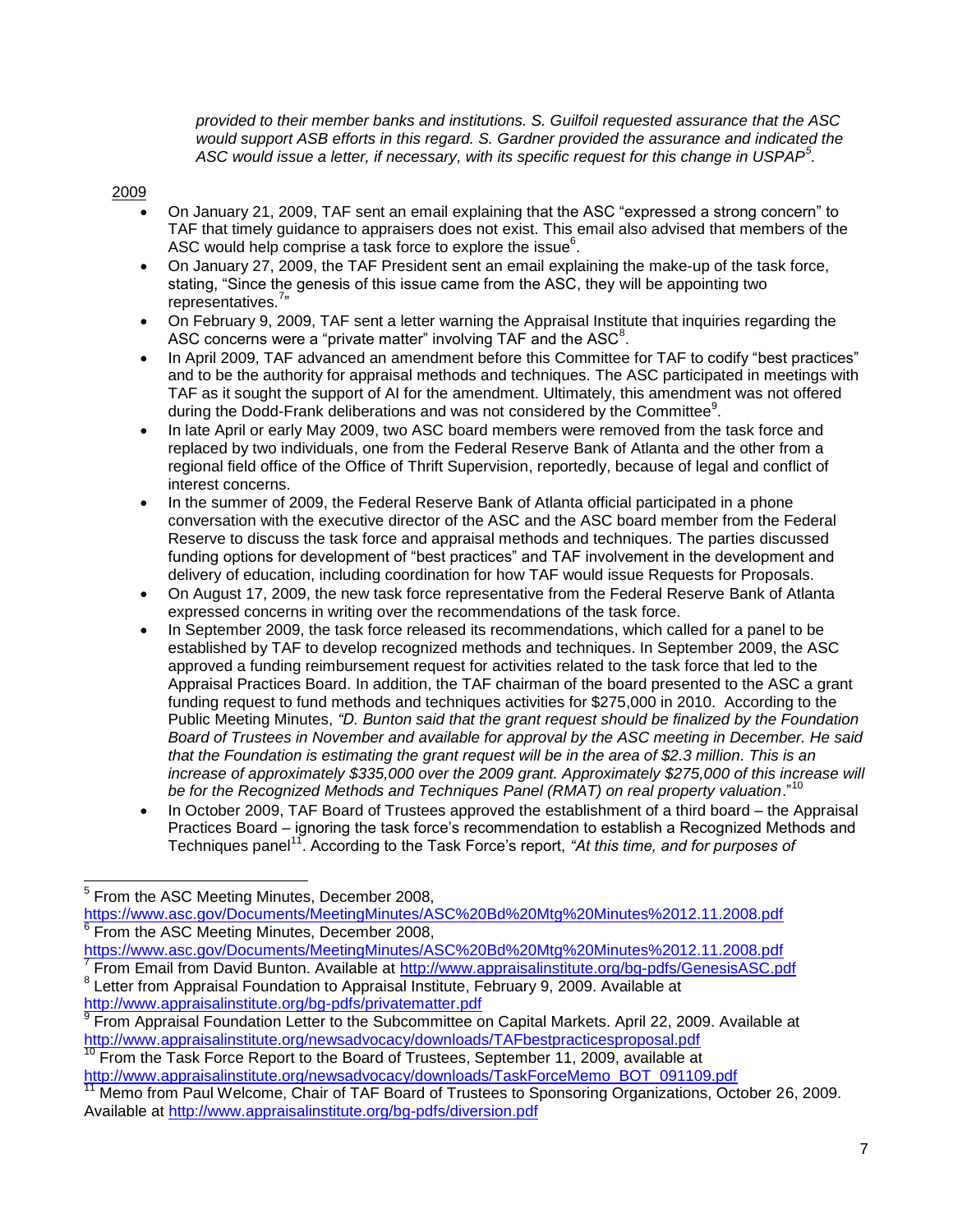*expediency, we suggest that the RMAT be constituted in the form of a panel; with time and proper funding, the panel may develop into or report to a third "board" under BOT oversight (similar to AQB and ASB) that oversees recommended methods and techniques in various appraisal disciplines."*

- Further, leaders of the Appraisal Institute were informed directly by the TAF President that TAF was "told to do it" by the ASC. Appraisal Institute leadership will provide affidavits to these comments, if deemed to be helpful.
- On September 15, 2010, the 2010 TAF Chairman conducted a media interview where he stated to "The Housing Helix" podcast, *"*The Appraisal Practices Board is a good example…we were asked by the ASC to do this, not informally, but its members expressed an interest in the Foundation doing this at least."

In November 2009, TAF officially commenced the Appraisal Practices Board with a solicitation for members of this board. In July 2010, the Appraisal Practices Board began its operations and, on December 22, 2011, released its first exposure draft. In May 2011, the ASC reported to this Committee that TAF had established the Appraisal Practices Board.

# *Appraisal Subcommittee Authority*

Any directive by the ASC and its members to establish a new board – without Congressional authorization – goes beyond the ASC's legal mandate to monitor and review activities of TAF related to standards and qualifications as authorized under Title XI. The ASC does not have the authority to direct TAF to take certain actions. Specifically, according to correspondence from the Appraisal Subcommittee, *"Although Title XI does mandate that the ASC "monitor and review the practices, procedures, activities, and organizational structure of the Appraisal Foundation" and the AQB, Congress did not provide the ASC with the authority or the power to direct or overrule the operations or structure of these private entities.<sup>12</sup>* Our organization is not aware of the ASC advising Congress of any concerns regarding areas of appraisal practice and recognized methods and techniques, as well as any perceived disconnect between appraisal standards and appraisal practice. Expression of such concerns in the ASC's Annual Report or in other forms of correspondence would have been an appropriate conveyance of the ASC's monitoring and review authorization; yet none can be found in any public Report to Congress<sup>13</sup>.

Regardless of whether the ASC directed or only expressed interest in the establishment of the Appraisal Practices Board, we believe Congress should be concerned that such orchestration would continue to occur without any authorization in this area. In our view, this orchestrated event is enabled by a regulatory structure that lacks appropriate Congressional oversight and accountability.

# *GAO Findings and Recommendations*

In January 2012, the Government Accountability Office (GAO) released a report citing the need for the ASC to establish policies and procedures related to TAF funding eligibility. Specifically, the GAO report cited the ASC for not having specific policies for determining whether activities of TAF (a private nonprofit organization that sets criteria for appraisals and appraisers) that are funded by ASC grants are Title XI-related. Not having appropriate policies and procedures is inconsistent with federal internal control standards designed to promote effectiveness and efficiency and limits the accountability and transparency of the ASC's activities.

The GAO report cites a concern that the Appraisal Institute has shared for many years – that the relationship between the ASC and TAF has insufficient accountability measures. Outside of preparing an annual report to Congress, oversight of the ASC is virtually non-existent. We note that the agency does not have an inspector general who can conduct independent assessments of the ASC's programs and operations.

Further, it is interesting to note that one day after the public release of the GAO report, the former chair of the ASC was replaced. Although no explanation has been given to date, the timing of these replacements implies a direct relationship with the public release of the GAO report.

l  $12$  From Appraisal Subcommittee correspondence with George R. Harrison, Ph.D., September 11, 2002, available at <https://www.asc.gov/documents/othercorrespondence/ltr%20harrison%20request%2009.11.02.pdf>

<sup>13</sup> ASC Annual Reports are available at<https://www.asc.gov/About-the-ASC/AnnualReports.aspx>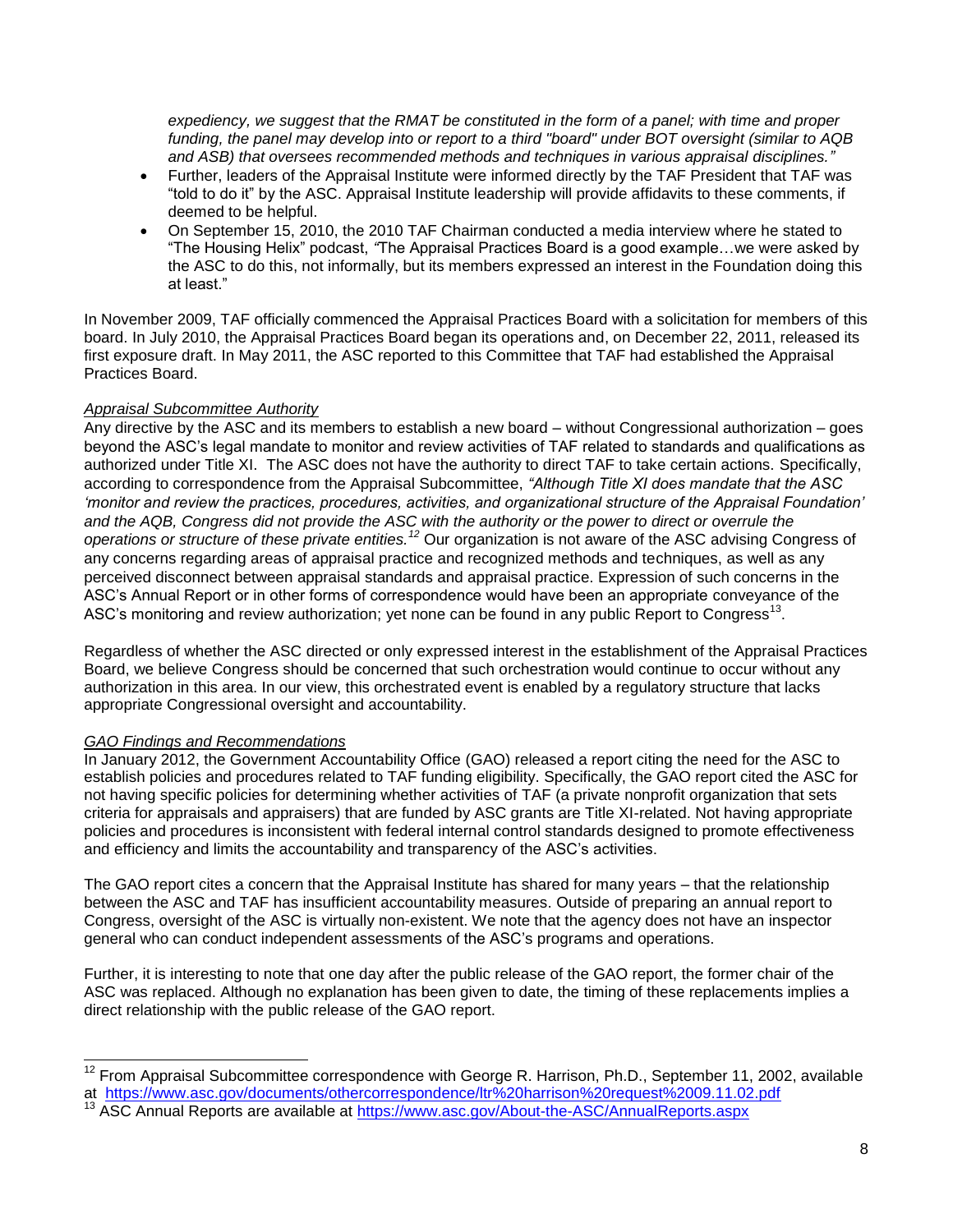In essence, the ASC reshuffled its board, but the basic lack of fundamental oversight and accountability measures remains. By the actions described above, the relationship between the ASC and TAF has become far too cozy and perhaps even a bit incestuous. As an example, a former TAF employee – who worked directly for the TAF president – was hired as the ASC executive director and is now charged with overseeing/monitoring its operations, including its relationship with TAF.

## *Original Plan of the ASC/TAF Advances Without Congressional Authorization*

Even though Congress did not authorize TAF to be the source for appraisal methods and techniques, or "best practices," during the Dodd-Frank deliberations, this has not impeded that plan from being executed. Over the past six months, the Appraisal Practices Board has begun publishing "valuation advisories," which claim to produce "voluntary guidance" for appraisers on such issues as what types of comparable sales are used or how to adjust for sales concessions in the market.

During the exposure draft period for the valuation advisories, we requested that the Appraisal Practices Board clarify and confirm that the advisories are **purely voluntary** in scope and canot be used for discipline or enforcement purposes. To date, this request has been plainly ignored or denied. In addition to TAF's proposal to Congress to codify "best practices," the basis for this concern is that the Appraisal Practices Board is speaking inconsistently. On the one hand, TAF claims the documents are voluntary; while on the other, they invite their codification. Specifically, the valuation advisory documents state: *Compliance with such guidance is voluntary, unless mandated through applicable law, regulation, or policy.*

Meanwhile, TAF representatives now are encouraging states to make valuation advisories from the Appraisal Practices Board compulsory. At the April 2012 meeting of the Appraisal Qualifications Board, representatives from TAF encouraged state appraiser regulatory agencies to use the valuation advisories when bringing enforcement actions against appraisers. Additionally, appraisers were warned at the April 2012 meeting of the Association of Appraiser Regulatory Officials (AARO) that veering from the valuation advisories could result in a disciplinary action.

Further, the Appraisal Standards Board of TAF released a proposal on May 24, 2012, that effectively would codify the works of the Appraisal Practices Board within USPAP itself. Specifically, the Appraisal Standards Board has proposed to define appraisal methods and techniques within the USPAP Scope of Work Rule, citing the Appraisal Practice Board directly. USPAP has been published for more than 20 years without any specific reference to appraisal methods and techniques. Is it simply a coincidence that the first time this is advanced is immediately following the first release of valuation advisories from the Appraisal Practices Board? Comparatively, the *Appraisal of Real Estate, 13th Edition*, the most widely published text in the world illustrating appraisal methods and techniques, has never been referred to within USPAP, despite strong recognition throughout the judicial system.

The USPAP proposal raises serious concerns and questions about the independence of the Appraisal Standards Board which, according to TAF's bylaws, is not to take any direction from the TAF Board of Trustees<sup>14</sup>. This proposal shows that the Appraisal Standards Board now may be doing the bidding of the TAF Board of Trustees to assert control over the entire appraisal process.

This is not the first time that we have seen or heard such a concern regarding the independence of the Appraisal Standards Board. Specifically, several former members of the Appraisal Standards Board (ASB) privately have expressed concern that the independence of the ASB may have been compromised by TAF's Board of Trustees in recent years. According to TAF By-Laws, the ASB is to operate independently from TAF's Board of Trustees with regard to the terms and content of USPAP.<sup>15</sup> Former members of the ASB report that members of TAF's Board of Trustees directly interfered with the ASB's duties and obligations, directing it to take certain actions or avoid taking others. We believe it is worth noting that members of the Board of Trustees and executive-level staff

<sup>14</sup> "*Except as otherwise provided in these Bylaws or by resolution of the Board of Trustees, the Standards Board*  shall have and exercise all authority and power and perform all functions of the Foundation and the Board of *Trustees in respect to establishing improving and promulgating the terms and content of the Uniform Standards of Professional Appraisal Practice." Available at<http://www.appraisalinstitute.org/bg-pdfs/tafbylaws.pdf>* <sup>15</sup> *Ibid*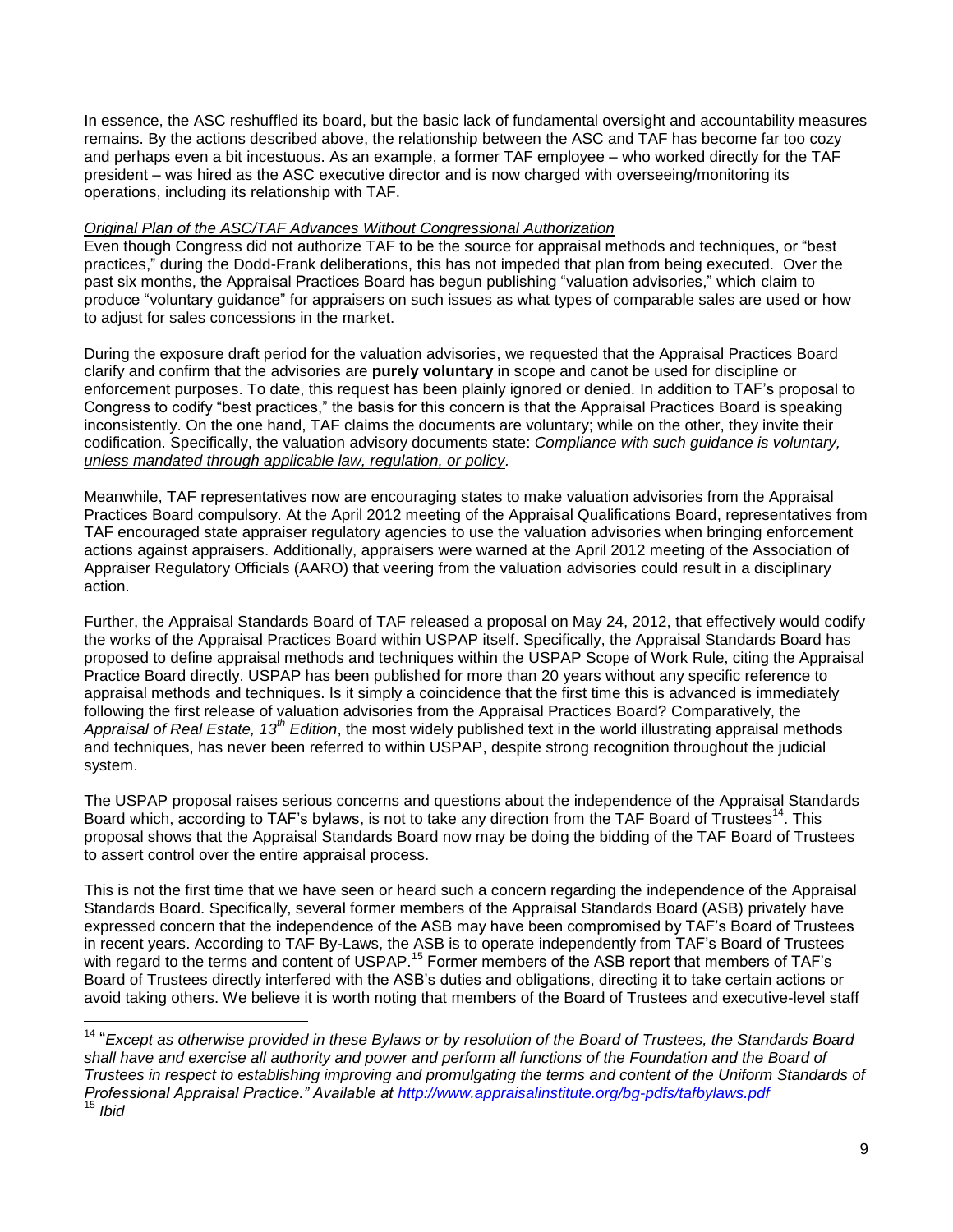of TAF and the ASC attend meetings of the Appraisal Standards Board that are closed to the public. Regarding this practice, as well as the situation involving the Task Force on Best Practices, we encourage Congress to speak with former members of the ASB to determine whether any actions by the ASC or TAF's Board of Trustees may have jeopardized or compromised the independence of the ASB.

# *Potential Explanations for the APB*

There are several potential explanations for the establishment of the Appraisal Practices Board, as follows:

- 1. Federal funding. An original intent behind establishing the Appraisal Practices Board appeared to have been to position TAF to receive additional federal funding from the ASC, as a funding request immediately was made of the ASC by TAF. TAF revenues have declined substantially in recent years, so new funding streams had been sought by TAF to help offset recent losses. TAF leadership openly expressed its desire to seek federal funding for the APB, having advanced a legislative amendment to this effect that sought specific funding from the ASC in September 2009. TAF leadership also stated publicly that federal funding of the APB could follow a course similar to that of the ASB and AQB, which were created prior to Congressional authorization in Title  $XI^{16}$ .
- 2. Education Development. Ultimately, it has been AI's long-held view that TAF's main goal was to enter into direct competition with private organizations in offering appraisal education. When TAF was formed in the 1980s, it was done with the understanding that it would not offer education, delegating that responsibility to professional appraisal organizations and academia. Contrary to any assertions made by TAF and the ASC, this process has worked well, as professional appraisal organizations have delivered timely education and guidance to the market. For example, courses relating to valuation in declining markets, sales concessions, and the valuation of "green" and/or energy-efficient features in properties were developed by the Appraisal Institute to fully prepare appraisers for emerging issues<sup>17</sup>. TAF's current policies appropriately limit TAF's development or delivery of education to appraisers on methodological issues. However, these policies are on the cusp of being dramatically revised. This follows a previous move into the USPAP education arena, a step taken by TAF approximately 10 years ago. At that time, TAF embarked on an initiative to develop education relating to USPAP. It was explained that this course was developed as a "benchmark" to which TAF could compare other organizations' courses for consistency with USPAP. Yet TAF does not require such "comparison" for any other courses developed by other organizations.

*The Department of Energy wants to develop educational course curriculum for appraisers in valuating energy performance and sustainability in buildings. The appraiser practices board issues guidance in that area, which it would use as the basis for the course and then send it through the AQB course-approval program.The program would likely be an extra certification, in the way of continuing education offered by the Appraisal Qualifications Board (AQB). The board has added green buildings as one of its continuing education topics, and it may include green building valuation as a part of the primary qualifications criteria down the line, according to Bunton. After all that, it"s not hard to imagine lenders engaging appraisers who have completed the Department of Energy curriculum.* 

It is important to note that professional appraisal organizations already have responded with green appraisal education and credentialing programs. For instance, the Appraisal Institute has invested considerable resources to develop a three-part series, professional development program that specifically focuses on high performance (green) building valuation. The program provides appraisers with various methods and techniques that then can be utilized to analyze energy-efficient features in buildings.

<sup>16</sup> <sup>16</sup> Presentation by David Bunton, President of TAF before the Association of Appraiser Regulatory Officials, May 1, 2010.

<sup>&</sup>lt;sup>17</sup> We believe that Congress should be aware of a recent Memorandum of Understanding (MOU) between TAF and the Department of Energy (DOE) regarding "green" appraisal issues. This MOU helps to illustrate concerns regarding TAF's involvement in appraisal education and practice issues, while being the exclusive standardssetting organization for the appraisal profession. Among other things, the MOU outlines how DOE plans to develop an education course curriculum for appraisers based on works of the APB. A recent article from *Valuation Review* highlights what is planned with the APB: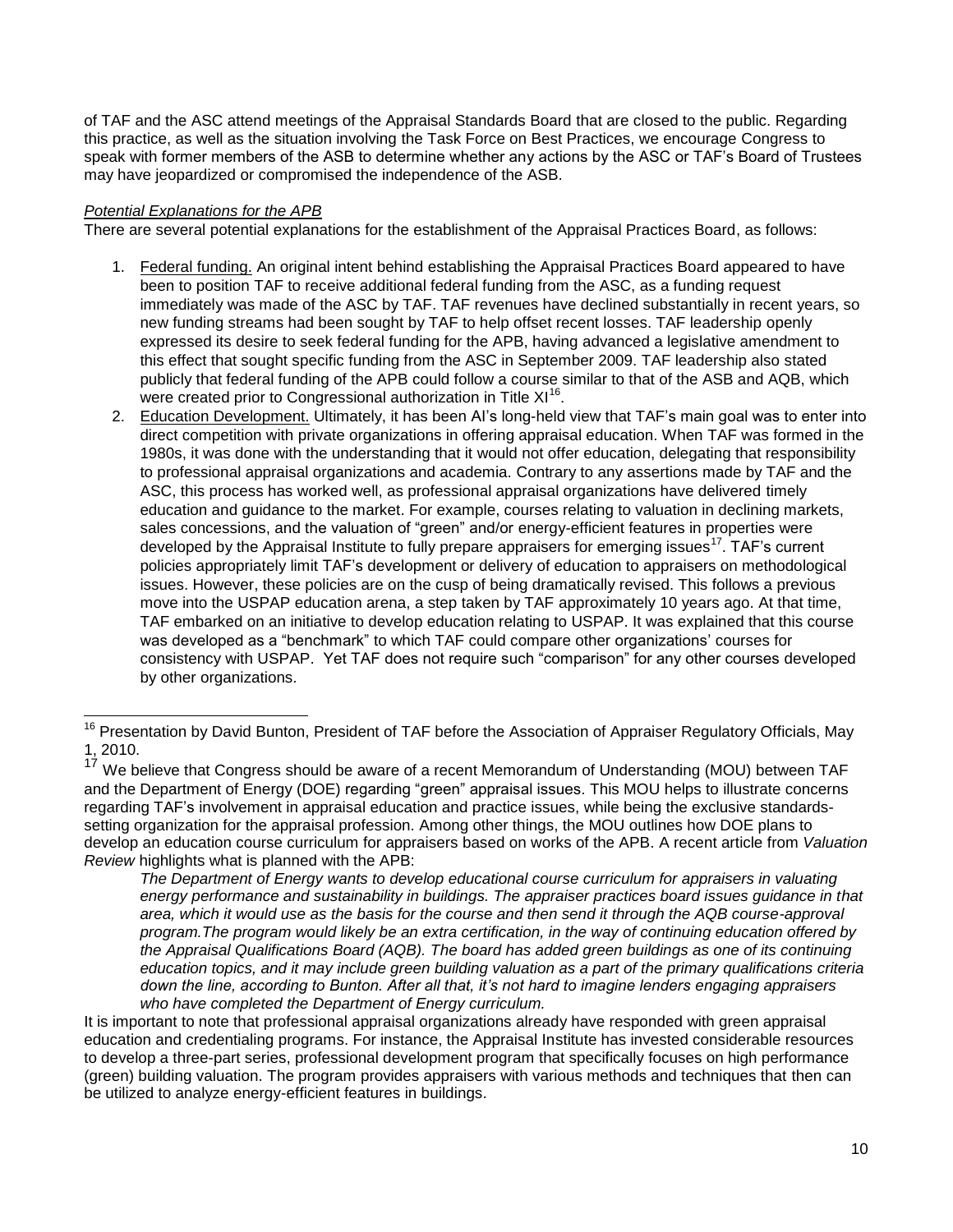Procedurally, TAF, despite numerous public denials, currently develops online USPAP education in concert with a private education provider, issuing a request for proposals and then licensing the education through this entity. While other organizations are welcome to develop their own USPAP courses, if they can afford it, such USPAP courses are judged in comparison to TAF's "benchmark," often resulting in cost-prohibitive changes. Thus, if the cost of trying to develop such proprietary courses is not cost-effective, TAF will "license" its benchmark course to that organization, provided that TAF receives compensation for each individual use. Please note that all appraisers *must* take a USPAP update course at least every two years.

Of greater concern is that TAF also is on the cusp of expanding its education to *all* areas of appraisal, including appraisal methods and techniques. It is apparent that TAF intends to pursue a path similar to what it did in entering USPAP education with regard to appraisal methods and techniques. Specifically, TAF recently formed another task force to help it develop a strategic plan. This task force, according to a verbal report delivered by the TAF President earlier this month, has recommended that TAF "develop education for appraisers."

This development is not surprising, given that one apparent motive to create an Appraisal Practices Board is to develop a "body of knowledge" of its own, even though one already exists within academia and the private sector. Twenty years ago, TAF did not develop guidance related to appraisal methods and techniques beyond any advice of the Appraisal Standards Board, nor did it offer education. It now does both, competing directly with private professional organizations that do not have the advantage of a Congressional imprimatur. TAF has done so while confusing and abusing authorizations from Congress, claiming implied consent from Congress that TAF is the source for appraisal methods and techniques. Such abusive behavior confuses the public and stands to further harm the appraisal profession.

We believe that Congress must establish limitations or parameters regarding TAF's work outside of its standards and qualifications responsibilities. Limitations relating to the APB should ensure that the appraisal profession is not handcuffed by procedural rules. Appraisers do not need more rules, but rather a return to fundamental principles that support market expertise and sound judgment. Conversely, if appraisers are going to have more rules to follow, clarity is needed for the roles of the parties involved in establishing those rules, how those rules are to be developed, and what limitations need to be imposed for TAF's involvement in other areas of professional activity and practice. As a private organization, we do not have the privilege or benefit of a "stamp of approval" from Congress, and yet we are faced with the proposition of having to compete in the area of education with such an entity. This is grossly unfair and not contemplated, nor authorized, by Congress.

### *Enhancing Oversight and Enforcement*

l

One of the purported intentions for the establishment of the Appraisal Practices Board was to assist state regulators with conducting oversight and enforcement. According to the Final Report of the Task Force that led to the creation of the Appraisal Practices Board, "We also believe that this name will encourage appraiser regulatory agencies to reference the work product of this group."<sup>18</sup> However, even here, we believe that relying on the Appraisal Practices Board to conduct enforcement is misguided, and ignores more significant issues that impede enforcement processes by states.

In fact, while the APB has only begun to publish guidance materials, we already have identified at least one error that would result in inappropriate disciplinary action against appraisers. Further, should appraisers treat the document as if it were *compulsory*, it actually would lead to a rash of inaccurate appraisals<sup>19</sup>.

 $18$  From the Task Force Report to the Board of Trustees, September 11, 2009, available at [http://www.appraisalinstitute.org/newsadvocacy/downloads/TaskForceMemo\\_BOT\\_091109.pdf](http://www.appraisalinstitute.org/newsadvocacy/downloads/TaskForceMemo_BOT_091109.pdf)

<sup>19</sup> Specifically, the valuation advisory, *"Adjusting Comparable Sales for Seller Concessions,"* explains that if sales concessions are paid by the seller in *virtually all sales transactions* (bold for emphasis), an adjustment may not be necessary since it would be typical of the market. This is referenced on pages 9, 10, 13 and 14 within the document. The purpose of adjusting comparable sales for concessions is to provide an indication of value of the subject property based on the definition of value. Even though the sales concession might be "typical" of the market and paid by the seller in virtually all transactions, the sale price is impacted by the concession. Furthermore, if the concessions are related to financing, the properties purchased with cash are atypical of the market and must be adjusted accordingly. Failing to adjust for sales or financing concessions, even though (cont).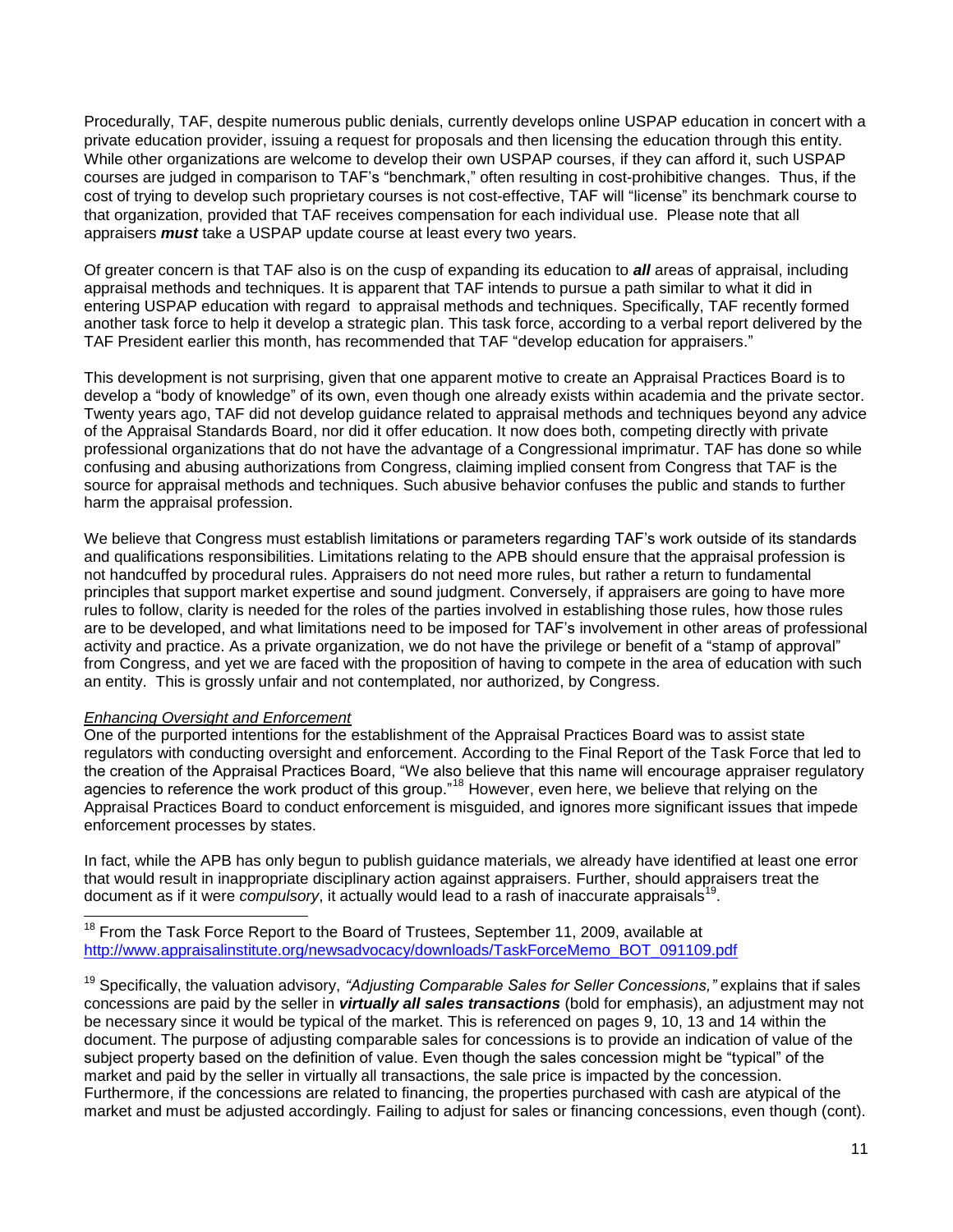In reality, the biggest challenge facing state appraiser regulatory officials is the lack of financial resources to hire qualified investigators to review complaints against appraisers and assist with prosecution. Often today, investigators share time with other licensing boards, ranging from barbers and beauticians to home inspectors and morticians. This places limitations on investigations involving appraisers, diluting the effectiveness of the state appraiser regulatory agencies in conducting oversight and enforcement.

One way to address this is to ensure that appraiser licensing fees are used by state appraiser regulatory agencies for appraiser oversight and enforcement through dedicated funds. Often, appraiser licensing fees are swept by state governors to help fill budget shortfalls or support non-appraiser oversight functions. Over the past year, the Appraisal Institute led an effort in the state of Maryland to dedicate appraiser licensing fees to appraiser oversight and enforcement. We have established model legislation for other states – approximately 15 – that are at risk of having funds swept for other uses.

Beyond state budgeting complexities, under the current structure, state appraisal boards send \$40 for every licensed appraiser to the ASC, which uses this money to fund its operations and grants to TAF. The Dodd-Frank Act authorized the ASC to provide grants to state appraiser regulatory agencies for enforcement purposes, however, no details for that program have been released. It would appear to us that appraiser licensing fees would be better spent directly by state appraiser regulatory agencies to hire qualified investigators and review appraisers to enforce and regulate.

Other challenges for oversight and enforcement include ensuring that those who oversee state regulatory boards, particularly their enforcement staff members, have the necessary appraisal education and/or familiarity with the appraisal body of knowledge. In some cases, members of these staffs do not have the qualifications to review appraisals submitted for enforcement. Those who oversee state regulatory agencies ("Policy Managers" at the ASC) should have the ability to determine not only the adequacy of enforcement in terms of expedition, but also the quality of the work being reviewed and the reviews themselves. While this may or may not require state licensure or certification, it should include the necessary education to achieve a license.

Also, both the standards-setting entity (i.e., ASB) and the oversight and enforcement agency need to monitor state regulatory boards so that enforcement over appraisers is consistently applied in every state/territory where USPAP is in effect. There is more than sufficient anecdotal evidence that different regulatory boards enforce USPAP in different ways.

We believe that Congress must establish laws that empower state appraisal boards to do thorough and fair investigations and to prosecute meaningful complaints involving appraisers. However, too often, it appears that the state appraisal regulatory agencies simply are attempting to clear a backlog of complaints to pass inspection by the ASC. State regulators appear to focus more on ministerial violations than on harder-to-prove ethics and competency violations. Here, we believe codifying the works of the Appraisal Practices Board compounds these problems, as it is likely that state appraisal boards will turn to these documents to demonstrate compliance to the ASC. Again, so-called voluntary guidance materials are at risk of being misused by enforcement agencies to the detriment of the appraisal profession and the public.

This challenge is not unique to real estate appraiser regulatory agencies, as appraisers are in fact well beyond most in the real estate and mortgage sector in actually establishing and maintaining an enforcement regime. However, other industries have established more efficient systems that share resources amongst agencies and focus financial resources where they are needed most. One such system is the National Mortgage Licensing System established by the Conference of State Bank Supervisors. This system is a cooperative amongst state licensing agencies for mortgage brokers and mortgage loan officers. Now recognized by Congress, the system enables mortgage originators to fill out a single application and to apply for licensure in multiple states. On the enforcement side, the NMLS allows state agencies to share information and track individuals moving or doing

seller-paid concessions might be prevalent in the market, is not proper guidance when the definition of value includes a price unaffected by sales or financing concessions. Further, it is a strong example for why voluntary guidance materials should never be used as compulsory documents.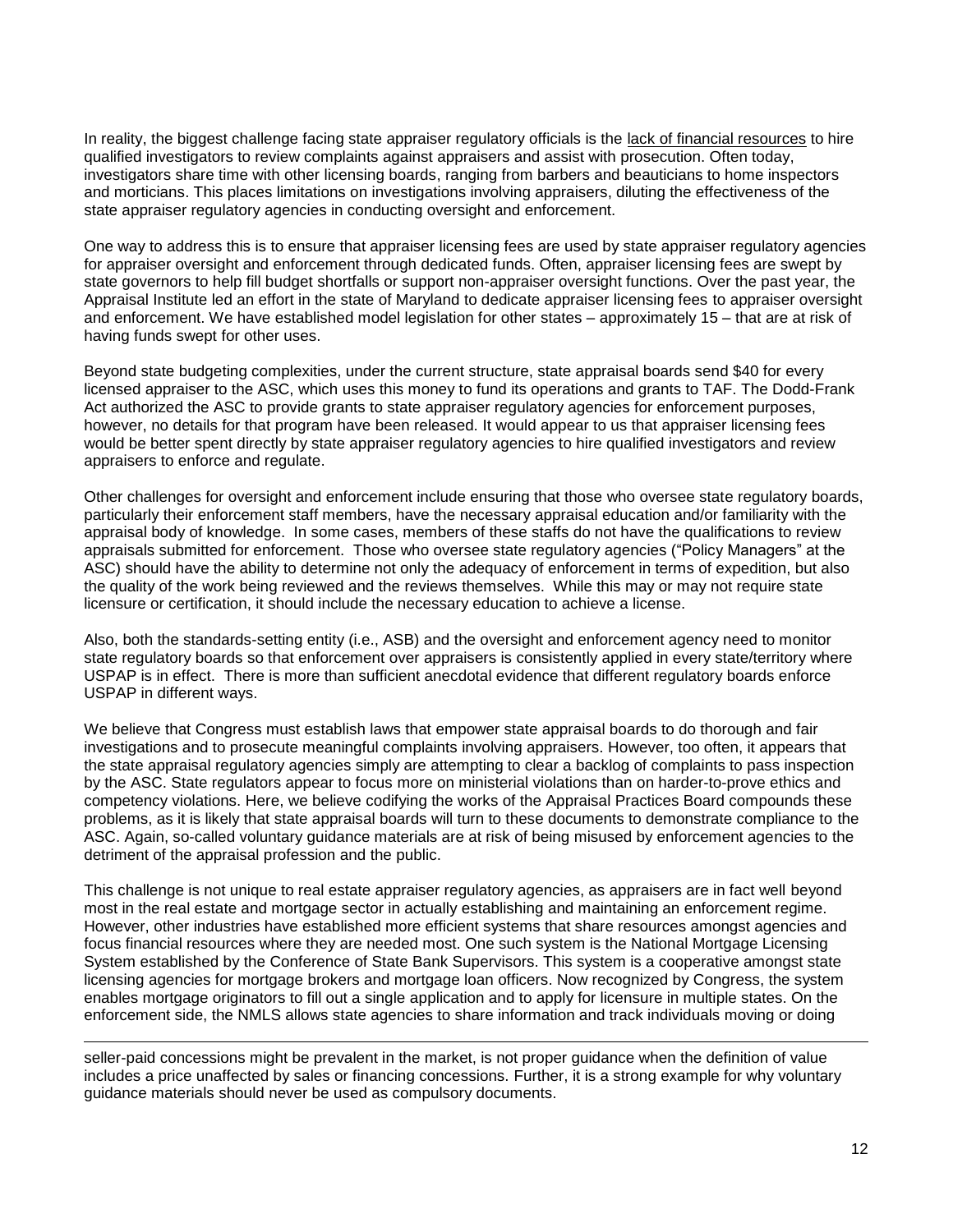business across state lines. And it does this without convoluted federal layers that drain precious resources that could be used for state oversight and enforcement.

# **Part 2. Appraisal Independence and Procurement**

We often hear from real estate agents, home builders and others that appraisals are "killing deals," and/or holding back the economic recovery. These accusations are unfounded and misguided, as appraisers do not "make the market," but rather "reflect or report the market." To this point, appraisals are an important risk management activity to be conducted by banks in making safe and sound lending decisions. Appraisals are not meant to simply support contracts – they are obtained to help lenders assess their overall risk. Fundamentally, it does neither the borrower nor lender any good to enter into a mortgage for more than the value of the property.

Still, there is a significant inconsistency found in Title XI of the Financial Institutions Reform, Recovery and Enforcement Act of 1989. FIRREA requires certification or licensure for appraisers, but it also prohibits banks from establishing appraiser hiring policies that recognize credentials beyond the minimum requirements. In a time when home builders and others are requesting the use of professionally designated appraisers, lenders are actually prohibited by law from seeking out the most qualified appraisers. One purpose behind this provision was to help establish certification and licensure by states. At the time of enactment, some were concerned that allowing lenders to require certain professional designations would impede development of a pool of appraisers. This provision has long out-lived its useful purpose, and we believe it should be reconsidered in an effort to promote higher quality appraisals.

Beyond this, to the extent that there is a crisis of confidence regarding appraisals, this is a direct result of the way in which lenders, under the oversight of bank regulatory agencies, procure appraisals today. Here, the predominant factors in the appraiser hiring decision often are price and turnaround time of the appraisal, not quality of service, or geographic or market competency of the appraiser. Mortgage lenders have it within their ability to address these concerns, and we urge them to do so immediately.

However, we remain deeply concerned with the overall approach taken by federal regulatory agencies and financial institutions in supporting independent appraisal functions within financial institutions and procedures utilized by lenders to procure appraisals. Several significant problems are apparent:

- 1. Federal regulatory agencies are deeply understaffed to deal with examination issues involving appraisals. At one point in the 1990s, each federal regulatory agency had competent appraisers on staff helping to support examination teams. Today, there are a total of two professional designated real estate appraisers supporting examination functions in all four of the major examination agencies. While the OCC recently published an appraisal support position at headquarters, the response of other bank regulatory agencies is woefully deficient and must be enhanced to deal with the various collateral valuation challenges facing regulators and financial institutions today.
- 2. Federal bank examiners have identified widespread problems with the way in which many banks have handled appraisal administrative duties. A recent review by the Appraisal Institute of Material Loss Reports indicates that 75 percent of now-failed banks had been previously cited for various appraisal violations, often failing to obtain appraisals where required, or having insufficient resources within the bank to manage and oversee the appraisal function.
- 3. Generally, most banks have failed to take responsibility or ownership of the appraisal function, electing to outsource appraisal operations to mortgage brokers, who have a vested interest in the transaction, or to third party appraisal management companies, that offer a layer of insulation from coercive pressure, but apply new business pressures that put constraints on appraisal quality. This is evidenced by a slew of lawsuits, settlements and other regulatory actions that cite widespread deficiencies regarding appraisal independence and appraisal quality, including the Ameriquest settlement with 48 state attorneys general; the Home Valuation Code of Conduct, resulting from a settlement agreement with the New York Attorney General's office; various lawsuits from the Federal Housing Finance Agency and Federal Deposit Insurance Corporation; and out of court settlements with "whistleblowers" who attempted to report apparent violations of appraisal rules within banks, but faced threats and retaliation from their employers.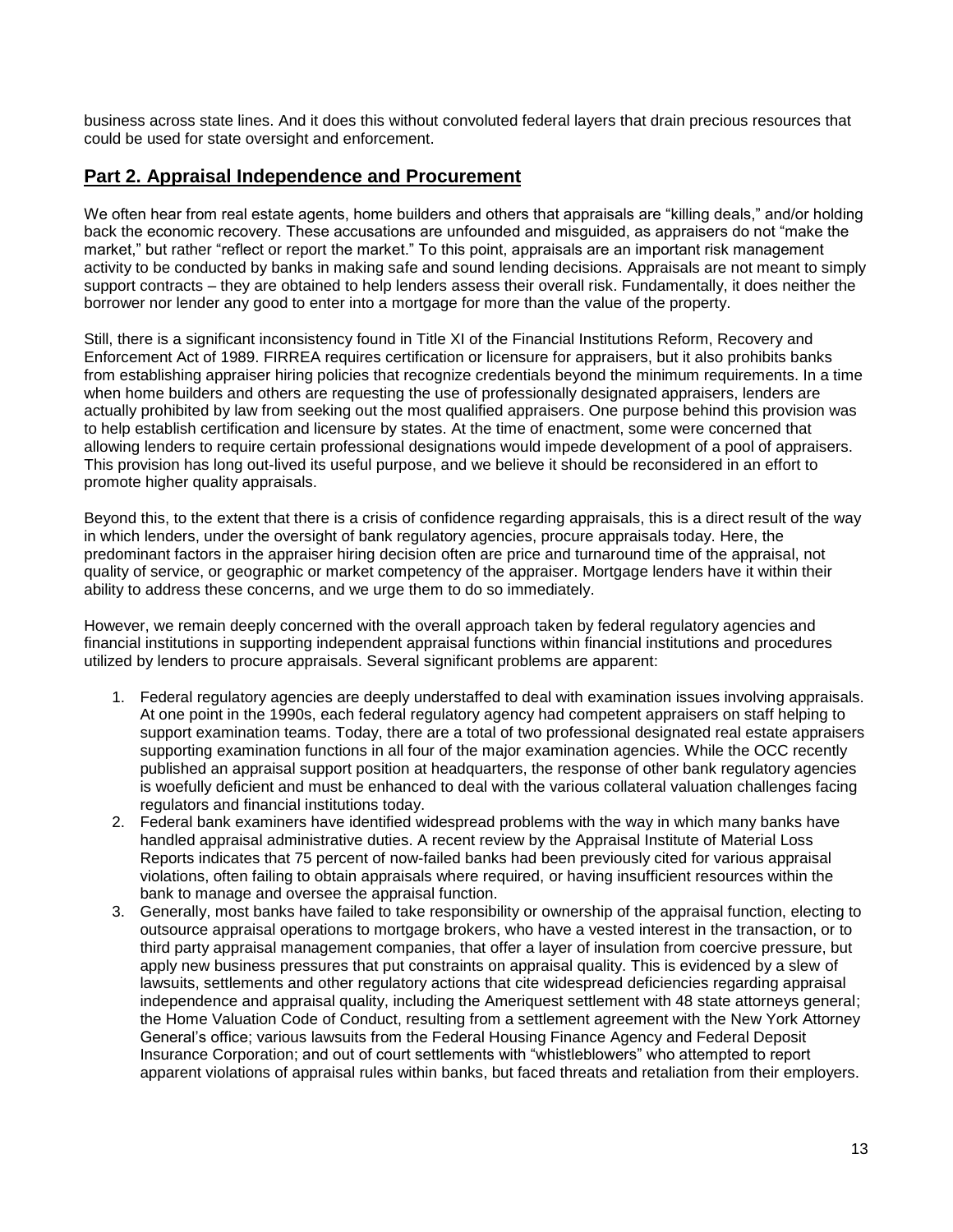As a result of these and other issues, the natural reaction of many banks and financial institutions has been to establish a hard firewall between loan production and risk management functions and appraisal. Such a firewall inhibits communication between the underwriting staff and the appraiser to the point that causes more damage to the process than it helps. Many are under the mistaken impression that federal rules now require the use of appraisal management companies (AMCs) to comply with basic appraisal independence requirements. This is not the case, as banks can manage the appraisal ordering and review internally. Many banks, upon learning that federal rules allow banks to take back the appraisal function, have reestablished appraisal departments with independent reporting structures as an alternative to utilizing appraisal management companies. Depending on the size of the bank, this can be accomplished with a functioning appraisal department, or hiring an appraiser on staff, or utilizing several available software programs in the market that enable risk management staff to oversee appraisal orders and reviews.

This is a best practice that more banks should follow. Too few resources have been devoted to appraisal staff within financial institutions, as evidenced by Material Loss Reports, which often cite banks for failure to devote staff to obtaining credible appraisals. Moving forward, we believe that incentives, such as higher marks on CAMELS ratings, should be established for banks to maintain rigorous risk management positions in support of collateral risk management.

This is not to say that *all* AMCs are performing poorly, because some place the quality of service at the forefront of their business model; it is just that the business model employed by many appraisal management companies has significant failures. Our biggest concern is the propensity to make appraiser hiring decisions on speed (or turnaround times) or price, rather than quality or competency (both market and geographic). Here, many institutions appear to ignore federal guidelines that clearly state that price and turnaround time should not be the predominant factor in the appraiser hiring decision. Yet, as cited above, bank regulatory agencies appear understaffed to enforce this provision, helping to enable substandard appraisal procurement by banks.

The viability of the predominant business utilized by appraisal management companies may not be sustainable. In fact, several large appraisal management companies have failed recently, stiffing appraisers for millions of dollars in appraisal fees. Last month, a Phoenix judge concluded that a large AMC failed to pay appraisers in Arizona at least 171 times within the past 18 months. The judge recommended that the Arizona Board of Appraisal fine the company \$850,000 and revoke the company's registration as an appraisal management company.

One positive from this situation was that a major client of the failed appraisal management company (Appraiser Loft) made good on the appraisal fees that were owed to appraisers, paying appraisers who had unpaid invoices. Commendably, the chief appraiser of this bank (MetLife) was quoted in a media report as follows:

*It"s not the appraiser"s fault that AppraiserLoft didn"t pay them. If an appraiser did the work and we made a decision based on the appraisal provided - the appraiser should be paid<sup>20</sup> .*

Unfortunately, it's more common that these bills go unpaid when an appraisal management company fails. One infamous case involves Taylor Bean Whitaker (TBW), who once was one of the largest wholesale lenders in the country, but ceased its operations after a raid by the Federal Bureau of Investigation and a suspension by the FHA. TBW owned an appraisal management company – Security One Valuation Services – which left numerous appraisers with unpaid invoices. This trend does not appear to be ceasing, as evidenced by a letter that we received from a member earlier this week. $21$ 

It should be noted that many banks are using the AMC as profit centers at the expense of the appraiser. Some of the largest AMCs are owned by banks. Prior to the recent advent of AMCs, banks either reviewed all appraisals by staff or outside contract. Now, the banks establish an AMC, order and review all appraisal through the AMC, and reduce the fee to the appraiser while keeping the AMC fee (typically as much as half of what they pay appraisers) for themselves.

<sup>&</sup>lt;sup>20</sup> From Appraiser Talkback Blog, March 15, 2012, available at <u>http://www.orep.org/wordpress-</u> [2.7/wordpress/?p=521](http://www.orep.org/wordpress-2.7/wordpress/?p=521)<br>21 | att

Letter to Sara Stephens from Stephen P. Kurilchyk, SRA, June 20, 2012. Available at <http://www.appraisalinstitute.org/bg-pdfs/kurilchyk-sra-letter.pdf>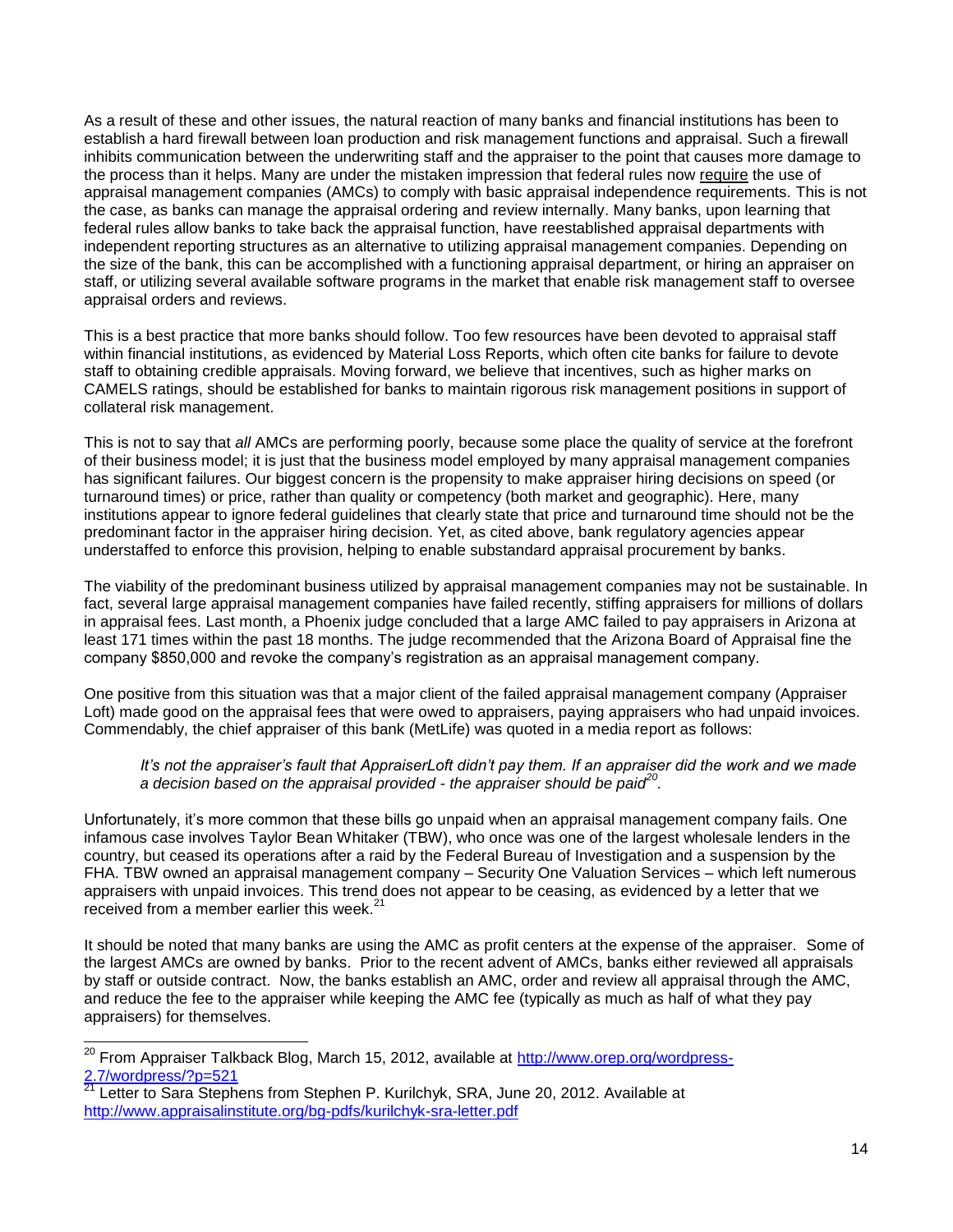### *Interim Final Rule & Customary and Reasonable Fees*

The Dodd-Frank Act contains a provision requiring "customary and reasonable" fees be paid to appraisers to reflect what an appraiser would typically earn for an assignment absent the involvement of an appraisal management company (AMC). Under the Act, evidence for such fees may be established by objective third-party information, such as government agency fee schedules, academic studies, and independent private sector surveys. This issue is extremely important given evidence that indicates wide divergence between fees paid to appraisers through appraisal management companies and those retained directly by financial institutions. While some AMCs pay full fees and charge for their services on a "cost-plus" basis, many do not.

This provision required the Federal Reserve to develop a rule within a very short time period. The Federal Reserve published an Interim Final Rule for comment, but took no action there further. As a result, the Interim Final Rule became effective on April 1, 2011. We do not believe the Interim Final Rule is consistent with the plain language and intent of the Dodd-Frank Act.

Under the Interim Final Rule amending Regulation Z (Truth in Lending), lenders and their agents are provided with two presumptions of compliance. The first option states that lenders will be presumed to comply if the amount of compensation is reasonably related with recent rates (last 12 months) for appraisal services performed in the geographic market of the property. The creditor or its agent must identify recent rates and make any adjustments necessary to account for specific factors, such as the type of property, the scope of work, and the fee appraiser's qualifications; and the creditor and its agent do not engage in any anticompetitive actions in violation of state or federal law that affect the rate of compensation paid to fee appraisers, such as price- fixing or restricting others from entering the market. The Fed's commentary on the first presumption states that AMC fees are an acceptable component of the factors used by creditors and their agents to establish compliance with the statute's customary and reasonable mandate. As stated above, our organizations strongly object to this feature of the IFR and have urged its removal.

Under the second presumption of compliance, a lender or agent is presumed to comply if it establishes a fee by relying on rates in the geographic market of the property being appraised or established by objective third-party information, including fee schedules, studies and surveys prepared by independent third parties such as government agencies, academic institutions and private research firms. The interim final rule follows the statute in requiring that fee schedules, studies and surveys, or information derived from them, used to qualify for this presumption of compliance must exclude compensation paid to fee appraisers for appraisals ordered by appraisal management companies.

We believe that the two presumptions of compliance are inconsistent with one another. While the second presumption specifically excludes assignments ordered by known appraisal management companies, the first presumption specifically does not require that a creditor use third-party information that excludes appraisals ordered by AMCs. While this statement could be read to clarify the previous comment found in that paragraph that stipulates use of a fee survey or study is not required, a literal interpretation of this statement would create a significant departure from the intent of the legislation defining customary and reasonable fees as appraisal assignments absent the involvement of AMCs.

As such, we are not surprised to hear that the first presumption of compliance has been initially interpreted by some large banks and AMCs to mean the current business model employed by many banks and AMCs today is thought to be satisfactory. Unfortunately, all available evidence suggests this arrangement is totally inconsistent with the second presumption of compliance, as explained below.

The Interim Final Rule is inconsistent, ineffective and contrary to the spirit of the Dodd-Frank Act. The very existence of the customary and reasonable fee provisions of Dodd-Frank, together with the mandated exclusion of AMC fees in calculating what's customary and reasonable, results from Congressional recognition of the influences of AMCs on fee appraisers and their harmful impact on appraiser independence and the integrity of valuations in our mortgage lending markets.

### *Consumer Disclosure Form/HUD-1*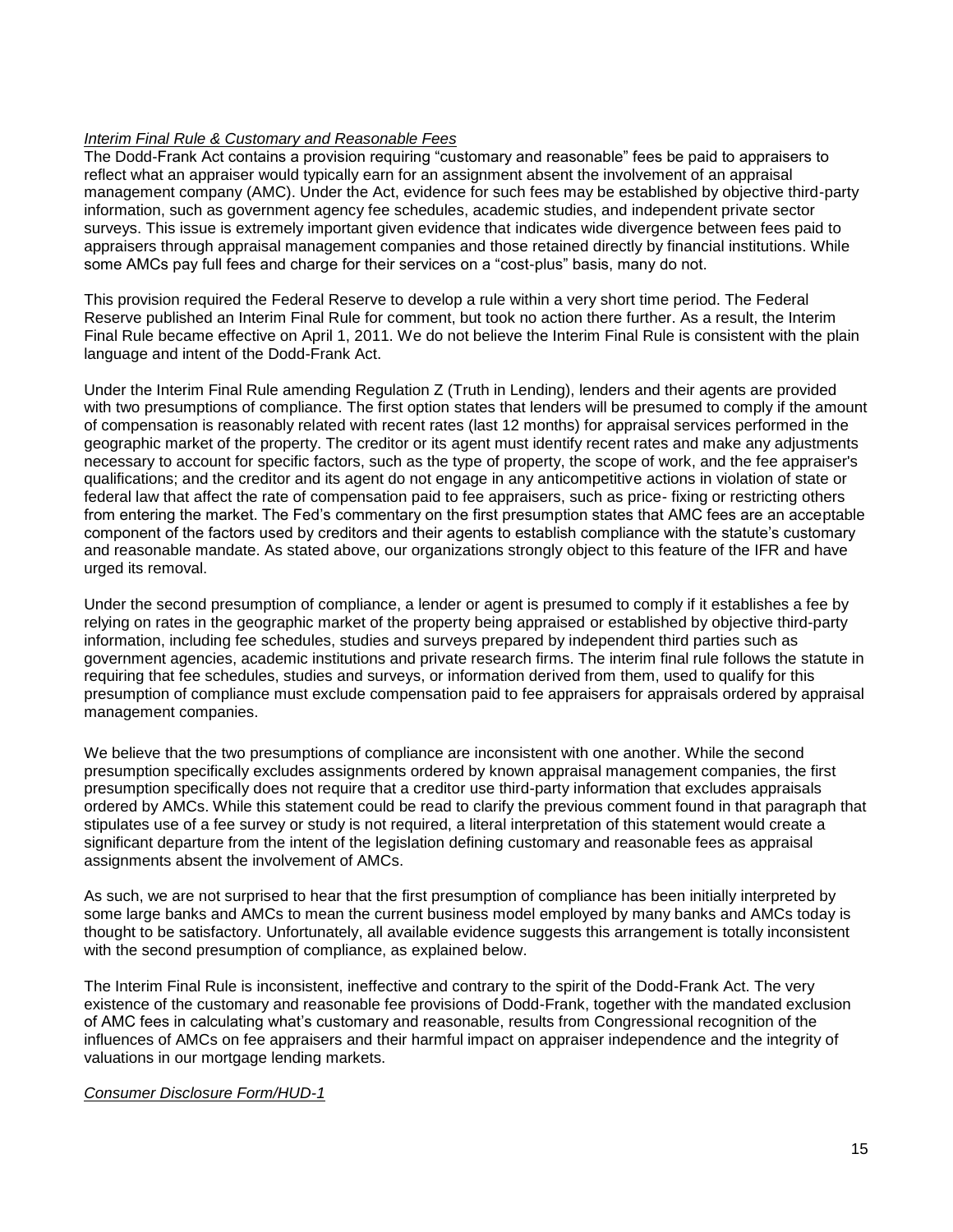These problems are masked by consumer disclosure rules that currently allow co-mingling of appraisal and appraisal management company fees on the Appraisal line of the HUD-1 Settlement statement. Recent consumer research indicates that consumers are paying higher costs for appraisal fees as reported on the Appraisal line of the HUD-1 statement<sup>22</sup>. This co-mingling mistakenly confuses consumers into believing that they are paying appraisers more for services today, when in fact, compensation has declined as much as 40 percent.

As you know, the Dodd-Frank Act authorized separation of appraisal and appraisal management fees. We support this provision and believe separate disclosure should be required to fully inform borrowers of actual costs paid with regard to the appraisal process. This includes both the performance of the appraisal and any administrative and review functions. We see no consumer benefit with continuing to bundle two separate services, as is current practice today.

Traditionally, appraisal management fees were allocated as part of *loan processing or administration* fees or through the interest rate. However this has changed over the years as more lenders have outsourced appraisal functions to third party management companies. This is enabled by interpretations of the Real Estate Settlement Procedures Act, the foundation of which dates back to the origins of the HUD-1 in 1974, long before the current appraisal management business model was established. This allows the bundling of appraisal and appraisal management expenses when appraisal management companies are used. A change here is long overdue.

However, the CFPB, through the establishment of a new Consumer Disclosure Form and as authorized by the Dodd-Frank Act, has a unique opportunity to improve transparency for borrowers by requiring full disclosure of costs incurred for appraisal services and costs for appraisal management services. The CFPB has issued several drafts of the proposed Consumer Disclosure Form. We applauded a recent draft that was posted to the CPFB website for review in February, which includes clear disclosure of any fee paid to a "Local Appraisal Company" and to an "Appraisal Management Company" ("AMCs") (found in both the "Hemlock" and "Butternut" versions).

# **Part 3. Legislative Reform Options**

As Congress reviews appraisal issues, we suggest several reforms to help improve appraiser oversight and enforcement, as well as the overall quality of appraisals.

With regard to the appraisal regulatory structure, we offer the following suggestions:

**1. Realign the appraisal regulatory structure with those of other industries in the real estate and mortgage sectors. One model to turn to is the National Mortgage Licensing System (NMLS), which is a cooperative amongst state agencies overseen as a last resort by the Consumer Financial Protection Bureau (CFPB).** 

Comments: This is not a proposal to turn the appraisal regulatory structure over to a self-regulatory organization (SRO). SROs typically mean a regulatory scheme that is administered by *industry*. Here, the NMLS is owned and operated by *regulators*. In addition, the entire NMLS is overseen by a federal agency (the CFPB).

This would simplify the appraisal regulatory structure and make it consistent with others in the real estate and mortgage sectors. Authorizing the appraisal profession to utilize the NMLS for its certification and licensing regime would enable state appraiser regulatory agencies to benefit from enhanced communication with other state agencies, including those outside of appraisal, such as state banking regulatory agencies. This enhanced communication among state licensing agencies has been sought after for many years by Congress and other observers. Such a system would help state licensing agencies track individuals and firms that may be moving in and out of states after a disciplinary action.

 $22$ <sup>22</sup> See "*NAR Survey Shows HVCC Impacting Housing Markets*," available at [http://www.realtor.org/wps/wcm/connect/b83165804ef0b3338f18af2db4a1e62f/government\\_affairs\\_hvcc\\_researc](http://www.realtor.org/wps/wcm/connect/b83165804ef0b3338f18af2db4a1e62f/government_affairs_hvcc_research_results.pdf?MOD=AJPERES&CACHEID=b83165804ef0b3338f18af2db4a1e62f) [h\\_results.pdf?MOD=AJPERES&CACHEID=b83165804ef0b3338f18af2db4a1e62f](http://www.realtor.org/wps/wcm/connect/b83165804ef0b3338f18af2db4a1e62f/government_affairs_hvcc_research_results.pdf?MOD=AJPERES&CACHEID=b83165804ef0b3338f18af2db4a1e62f)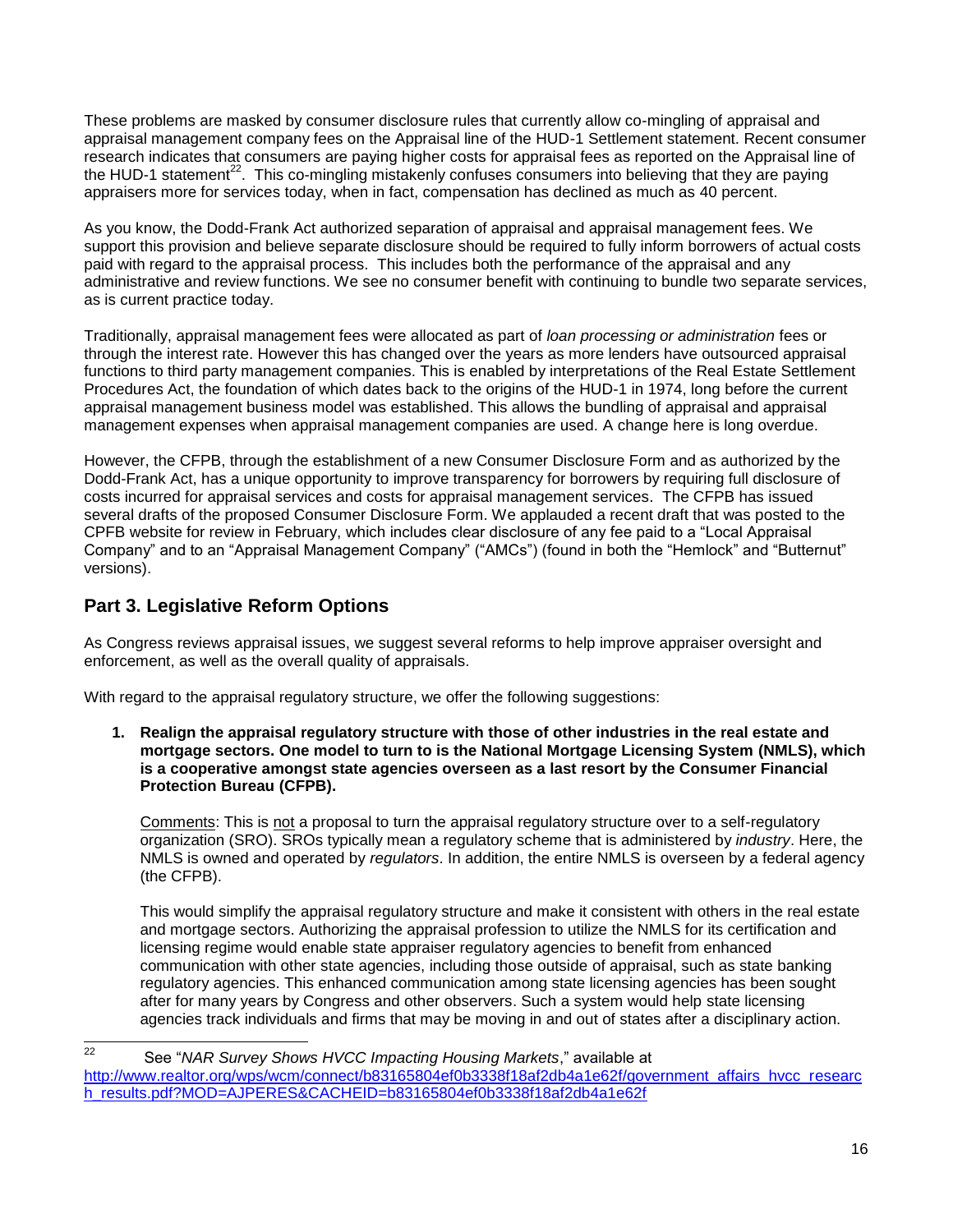For example, state appraiser regulatory agencies in Illinois would be alerted immediately if an appraiser was applying for licensure after a disciplinary action was taken in Connecticut. Likewise, state appraiser regulatory agencies would be alerted if a mortgage broker lost his or her license and was subsequently applying for licensure as an appraiser.

Realigning the appraisal regulatory structure with the NMLS also would provide a common system in which appraisers and appraisal management companies could submit applications for licensure in multiple states. Today, appraisers and AMCs that wish to earn and carry licenses in multiple states must apply in each state separately, significantly adding to administrative requirements and obligations. For instance, appraisers with multiple state licenses must adhere to each state's unique timing requirements and often take the 7-hour USPAP class three or four time a year in order to comply with all the state's requirements. Unlike the appraisal regulatory structure, the NMLS has a common application protocol which is accessed by all of the applicable state licensing authorities.

Interestingly, other industries besides mortgage loan originators are utilizing the NMLS for the very purpose described here. We understand that the NMLS is now accepting other state regulatory agencies into the NMLS. This is because state regulatory information-sharing is not unique to appraisal, but is a widespread problem with many industries. The NMLS has addressed this by offering a solution that can be used by multiple industry regulators.

Lastly, should the NMLS fail in its responsibilities to manage appraisal oversight, the CFPB could step in and administer the appraisal oversight functions, just as it is authorized to do for mortgage loan originators today. This provision established a strong incentive for the NMLS to maintain meaningful programs and operations.

## **2. Congress must protect the independence of the appraisal standards-setting process and require that appraisal standards for federally related transactions be issued by an entity that does not directly or indirectly develop or offer education to appraisers.**

Comments: Standards-setting organizations typically go to great lengths to protect the independence of the standards-setting process. However, the decision now before TAF to enter into competition with private education providers would jeopardize the independence of this process, as changes made to standards may have additional motivations beyond those serving the profession or users of professional appraisal services. It is worth noting that TAF is not the only appraisal standards-setting organization in the world. In fact, the International Valuation Standards Council, based in London, produces the International Valuation Standards, which are adopted in more than 70 countries and are required for Appraisal Institute members conducting appraisal work internationally. In contrast to TAF, the IVSC does not currently directly or indirectly develop education for appraisers<sup>23</sup>. This is similar to other standardssetting organizations such as the Financial Accounting Standards Board and the International Accounting Standards Board, both of which also restrict them in the area of direct education.

# **3. Congress must establish limitations around the Appraisal Practices Board of TAF.**

- a. **No tax dollars should be used to fund this venture.**
- b. **Voluntary guidance should be just that – voluntary**.
- c. **States should be restricted from codifying voluntary guidance into state law or regulation and the Appraisal Standards Board should be prohibited from specifically referencing works of the Appraisal Practices Board within USPAP.**
- d. **Establish meaningful oversight over the de facto regulatory actions of TAF.**

<sup>23</sup> "*Tom Boyle suggested a new project relating to real estate and the misunderstanding of nonconforming uses and the highest and best use principle. However other Board members considered that this would bring the IVSC into an educational role, which is not its remit."* From Minutes of the Meeting of the IVSC Standards Board Held in Hong Kong on 3 November 2011. Available at: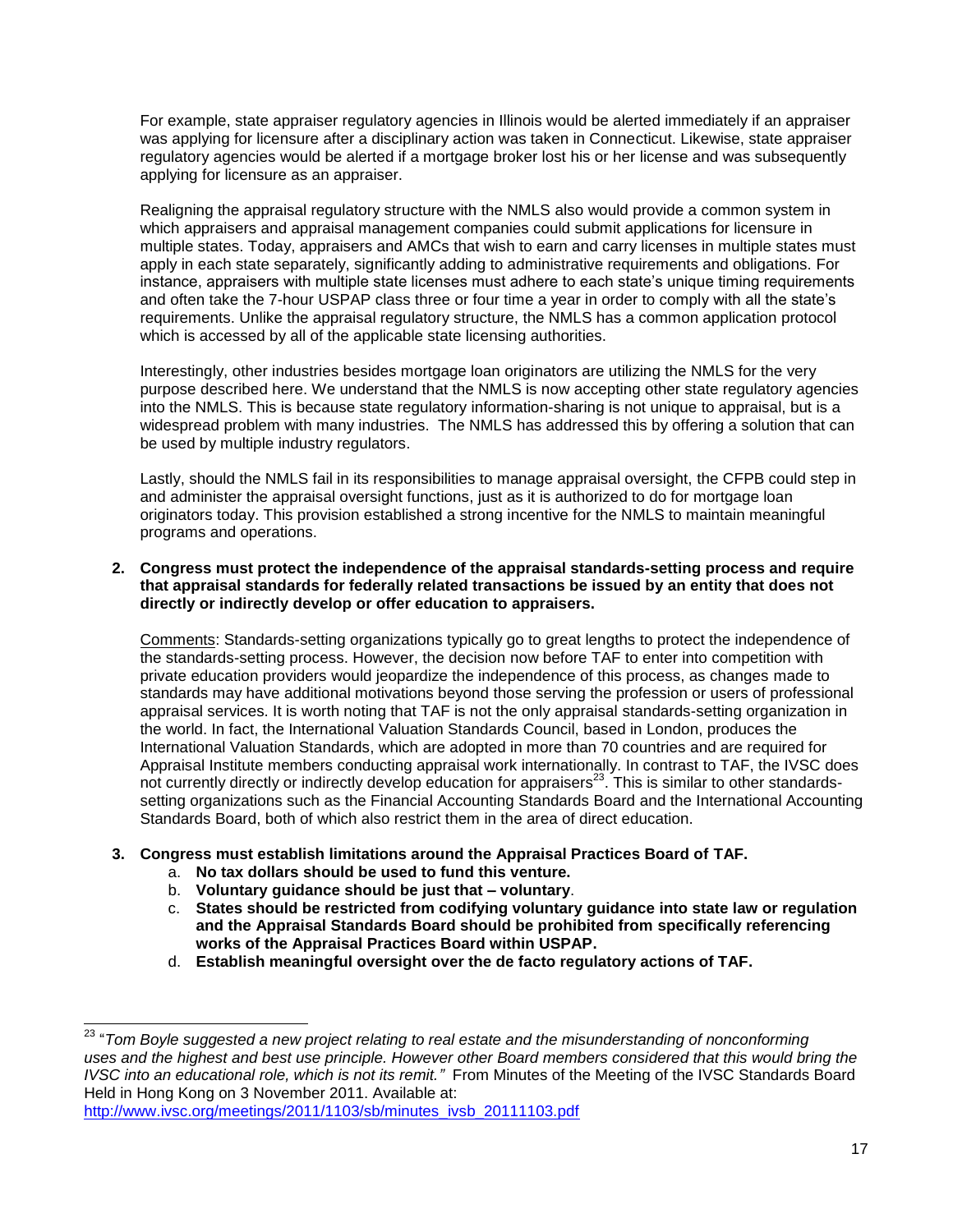Comments: The prohibition of treating voluntary guidance as compulsory should apply to the Appraisal Practices Board and any "Advisory Opinions" or "Frequently Asked Questions" published by the Appraisal Standards Board. Already, at least seven (7) states have inappropriately adopted Advisory Opinions and Frequently Asked Questions issued by the Appraisal Standards Board into their regulations; even though both clearly state that they are to be voluntary and to be used for information purposes only. Barring action by Congress, a similar course has been laid out for the Appraisal Practices Board.

**4. Congress should reiterate that TAF does not have legislative authorization in the area of "methods and techniques" and "appraiser education." Congress should not allow TAF to abuse the authorities granted to it for appraisal standards and qualifications, nor should TAF be allowed to compete with private education providers in the area of appraisal methods and techniques.**

Comments**:** There is a precedent for Congress to establish limitations in the area of education for private organizations that have direct authorizations from Congress. When it authorized the National Mortgage Licensing System, Congress established a limitation for the NMLS not to directly or indirectly develop or offer any qualifying or continuing education to those whom they oversee $^{24}$ . This is an appropriate comparable to the situation involving TAF, not just because it maintains a Course Approval Program that enables education providers to seek a single approval of education in all 50 states, but also because of the imprimatur as "the source" for appraiser standards and qualifications. We encourage Congress to enact similar parameters for the appraisal profession.

**5. Congress should establish laws that empower state appraisal boards to do thorough and fair investigations and to prosecute meaningful complaints involving appraisers. Further, Congress should ensure that appraiser licensing fees are used by state appraiser regulatory agencies for appraiser oversight and enforcement through dedicated funds.** 

Comments**:** Often, appraiser licensing fees are swept by state governors to help fill budget shortfalls or support non-appraiser oversight functions. Over the past year, the Appraisal Institute led an effort in the state of Maryland to dedicate appraiser licensing fees for appraiser oversight and enforcement. We have established model legislation for other states – approximately 15 – that are at risk of having funds swept for other uses.

**6. Authorize Fannie Mae, Freddie Mac and other agencies, such as the Federal Housing Administration and the Veterans Administration, to halt purchase or guarantees of loans in states that maintain deficient appraiser regulatory regimes. This would serve as a strong incentive for states to maintain meaningful appraiser oversight and enforcement systems.**

Comments: Today, the ASC has the authority to "de-certify" a state appraiser regulatory structure if it finds states are not able to enforce Title XI of the Financial Institutions Reform, Recovery and Enforcement Act of 1989. The ASC has never used this authority for a variety of reasons. The Dodd-Frank Act authorized the ASC to establish intermediate sanctions, such as fines and suspensions. To date, it has not established any policies in this area.

**7. Congress also should prepare for the future of Fannie Mae and Freddie Mac with regard to appraisal policy. Any ongoing federal support or role for either agency or a future related organization should maintain consistent appraisal rules like sister agencies such as FHA and VA**. **Further, we support the establishment of a rulemaking process that would clarify how appraisal services may be used in "subsequent transactions" such as refinancing and loan modifications.**

Comments: Today, loan servicers often utilize alternative valuation services, such as broker price opinions, out of confusion or a lack of understanding regarding the flexibility of appraisal standards. At the same time, agencies appear unable or unwilling to establish procedures for lenders or loan servicers to

<sup>&</sup>lt;sup>24</sup> The SAFE Act limits the National Mortgage Licensing System established by the CSBS from directly or indirectly offering education for qualifying or continuing education for mortgage originators. See 12 U.S.C. 5104(c)(3) [http://www.law.cornell.edu/uscode/html/uscode12/usc\\_sec\\_12\\_00005104----000-.html.](http://www.law.cornell.edu/uscode/html/uscode12/usc_sec_12_00005104----000-.html)